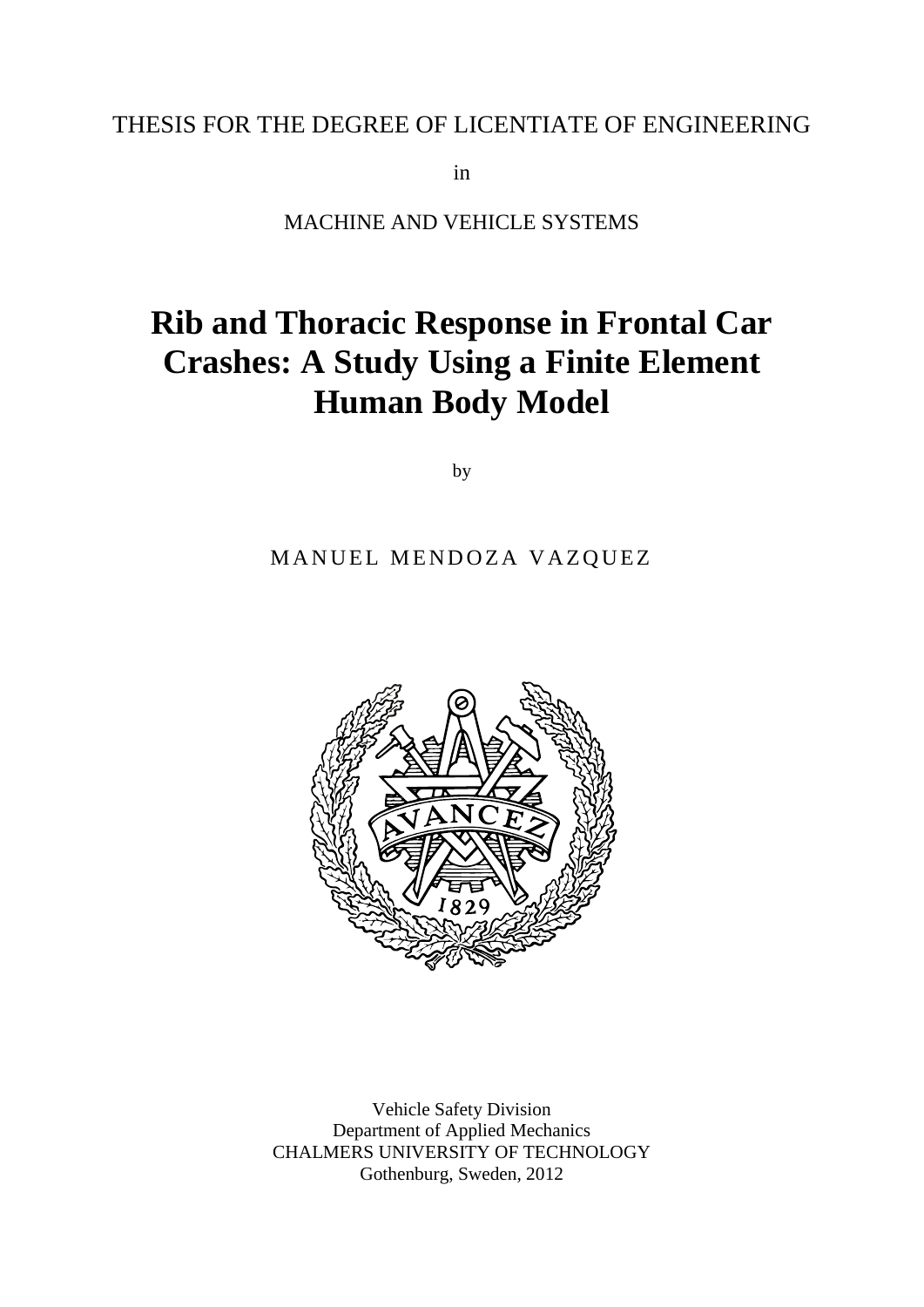#### **Rib and Thoracic Response in Frontal Car Crashes: A Study Using a Finite Element Human Body Model**

MANUEL MENDOZA VAZQUEZ

© MANUEL MENDOZ AVAZQUEZ, 2012

THESIS FOR LICENTIATE OF ENGINEERING no 2012:17 ISSN 1652-8565

Department of Applied Mechanics Chalmers University of Technology SE-412 96 Gothenburg Sweden Telephone +46 (0)31 772 1000

Chalmers Reproservice Gothenburg, Sweden 2012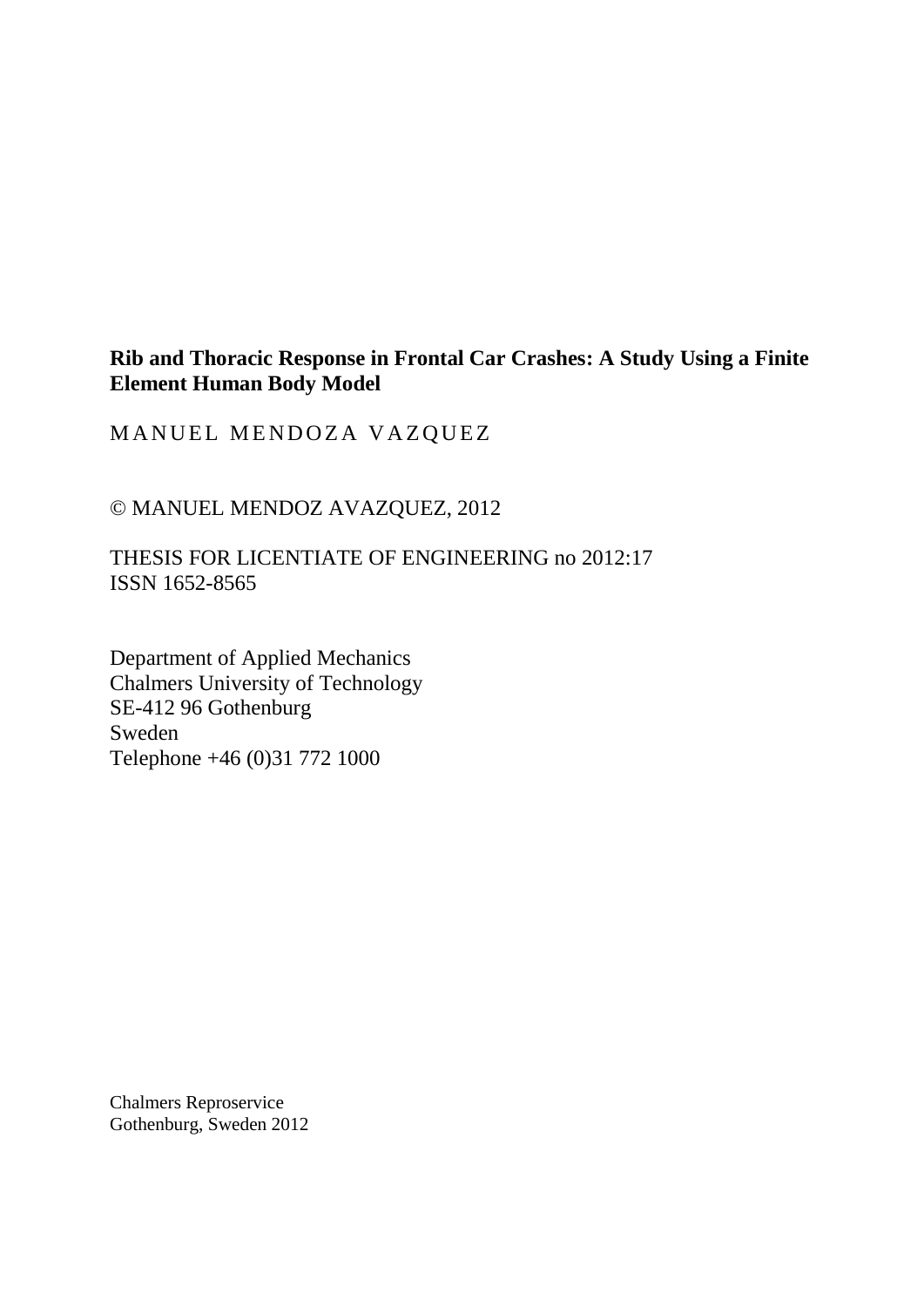## <span id="page-2-0"></span>ABSTRACT

Traditionally, restraint systems have been evaluated with Anthropomorphic Test Devices (ATDs) and the thoracic injury criteria have been based on parameters assessed using ATDs, such as chest compression. ATDs have limitations since they are only a gross representation of the human body. ATDs and injury criteria have shown insensitivity to modern restraint systems, such as seat belts and air bags. The evaluation of current and development of new restraint systems require improved tools and injury criteria. Using Finite Element (FE) Human Body Models (HBMs) may be a possible complement. FE HBMs offer a more detailed description of the human anatomy compared to ATDs and potentially they may also allow the study of injuries at tissue level.

In this thesis, the FE HBM Total HUman Model for Safety version 3.0 (THUMS v3.0) was improved and the biofidelity of the resultant model, THUMS v3-M, was assessed in table top, pendulum and sled tests. THUMS v3-M was used to study the rib response and thoracic stiffness and coupling responses under loads representative of modern restraint systems in frontal impacts. The knowledge on rib response was applied to identify characteristics of future rib and thoracic injury criteria candidates. The knowledge on thoracic deformation was applied to make recommendations for the improvement of THOR.

THUMS v3-M performed better than THUMS v3.0 in the biofidelity assessment tests used in this thesis. It was found that injury criteria candidates should be sensitive to bending, shear and torsion loads in the rib. The recommendations to improve THOR were to decrease the rib stiffness and include the stiffness of the thoracic organs as spring-damper mechanisms, and to represent the intercostal muscles by means of a mechanical structure.

**KEYWORDS:** Frontal crash, thoracic injury criteria, rib fracture, Human Body Model, Finite Element, THUMS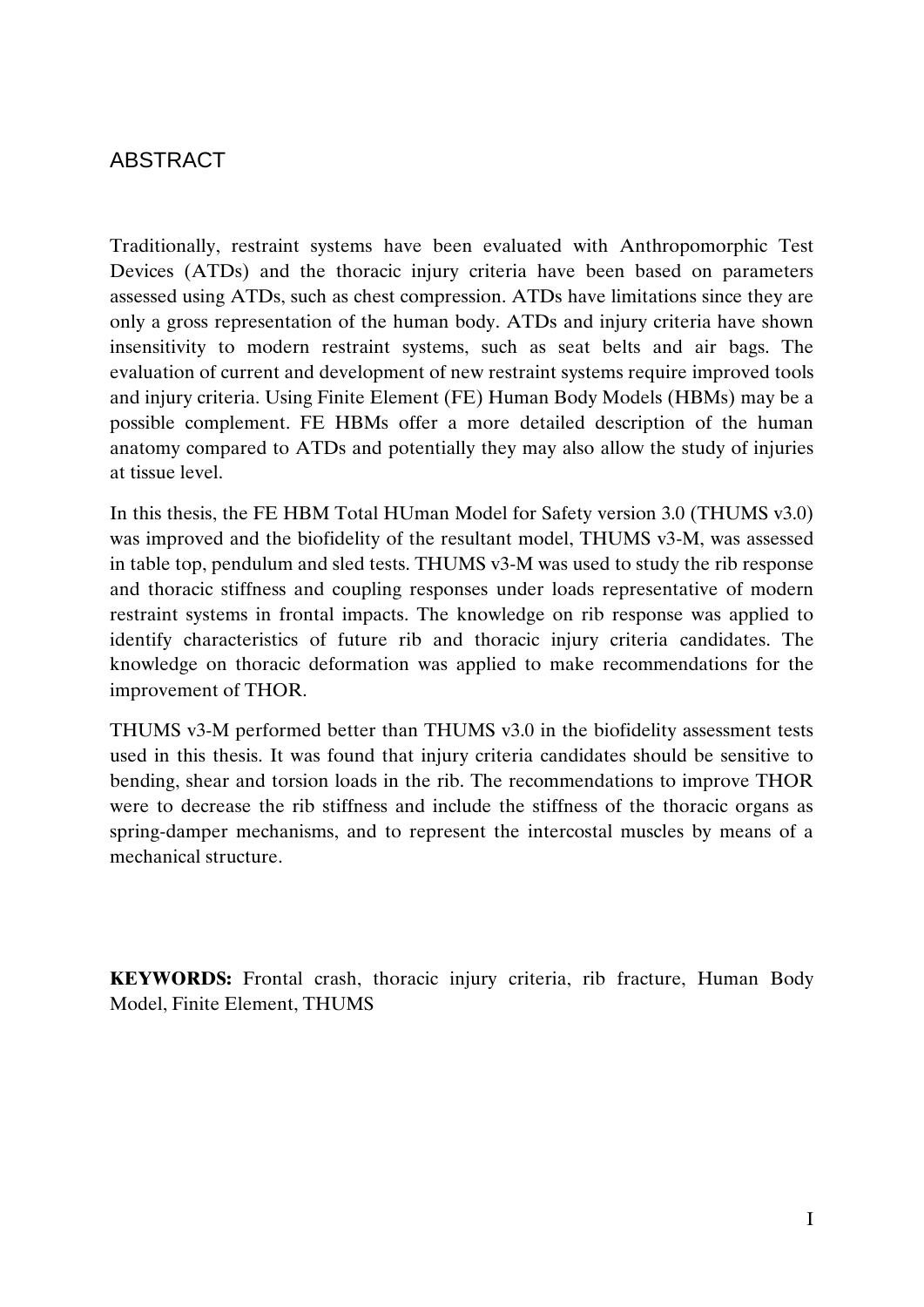## <span id="page-3-0"></span>ACKNOWLEDGEMENTS

This work was carried out as a part of the project THORAX, funded by the European Commission Seventh Framework Programme 7, Transport, SST.2007.4.1.2: Human physical and behavioural components, grant number: 218516, and the project Improved injury prediction using HBM, funded by SAFER - Vehicle and Traffic Safety Centre at Chalmers, Sweden. Project partners were Autoliv, Volvo Car Corporation, Volvo Technology, Umeå University and Chalmers University of Technology.

I would like to thank my academic supervisor Professor Jac Wismans, and cosupervisors Associate Professor Karin Brolin and Assistant Professor Johan Davidsson for their support and guidance.

I would like to acknowledge the project partners: Ph.D. Bengt Pipkorn at Autoliv Research, Adjunct Professor Lotta Jakobsson and Merete Östman at Volvo Car Corporation, Ph.D. Stefan Thorn and Ph.D. Fredrik Törnvall at Volvo Technology, Ph.D. Mats Lindkvist at Umeå University.

I would like to show my gratitude to my colleagues at the Vehicle Safety Division and SAFER.

Special thanks to my family and to Andrea for their love and support.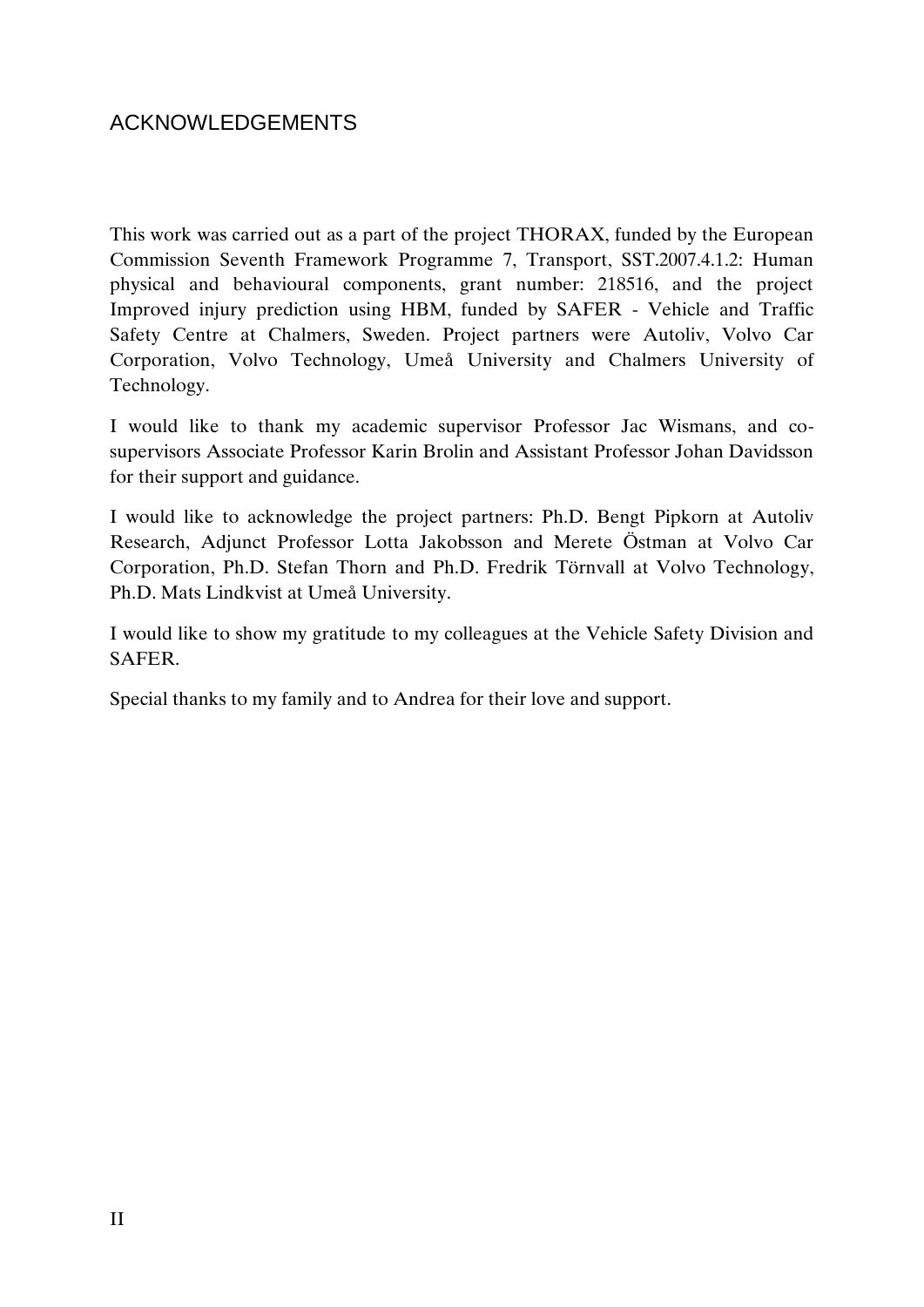## APPENDED PAPERS

#### Paper I

Mendoza-Vazquez, M., Brolin, K., Davidsson, J., (2012), Human rib response to different restraint systems in frontal impacts: a study using a Human Body Model

To be submitted for publication in International Journal of Crashworthiness

#### Paper II

Brolin, K., Mendoza-Vazquez, M., Song, E., Lecuyer, E., Davidsson, J. (2012), Design implication for improving an anthropometric test device based on human body simulations, International IRCOBI Conference on the Biomechanics of Impact, Sept 12-14, Dublin, Ireland

## AUTHOR'S STATEMENT OF CONTRIBUTIONS

#### Paper I

Mendoza-Vazquez carried out the simulations, the analyses of the results and the interpretation of the results, and wrote the paper under supervision of Brolin and Davidsson.

Paper II

Mendoza-Vazquez planned and executed the simulations with THUMS as well as performed the post processing and analysis of the results. Song and Lecuyer performed the analysis of the rib strain. The paper was written by Brolin with contributions by the co-authors.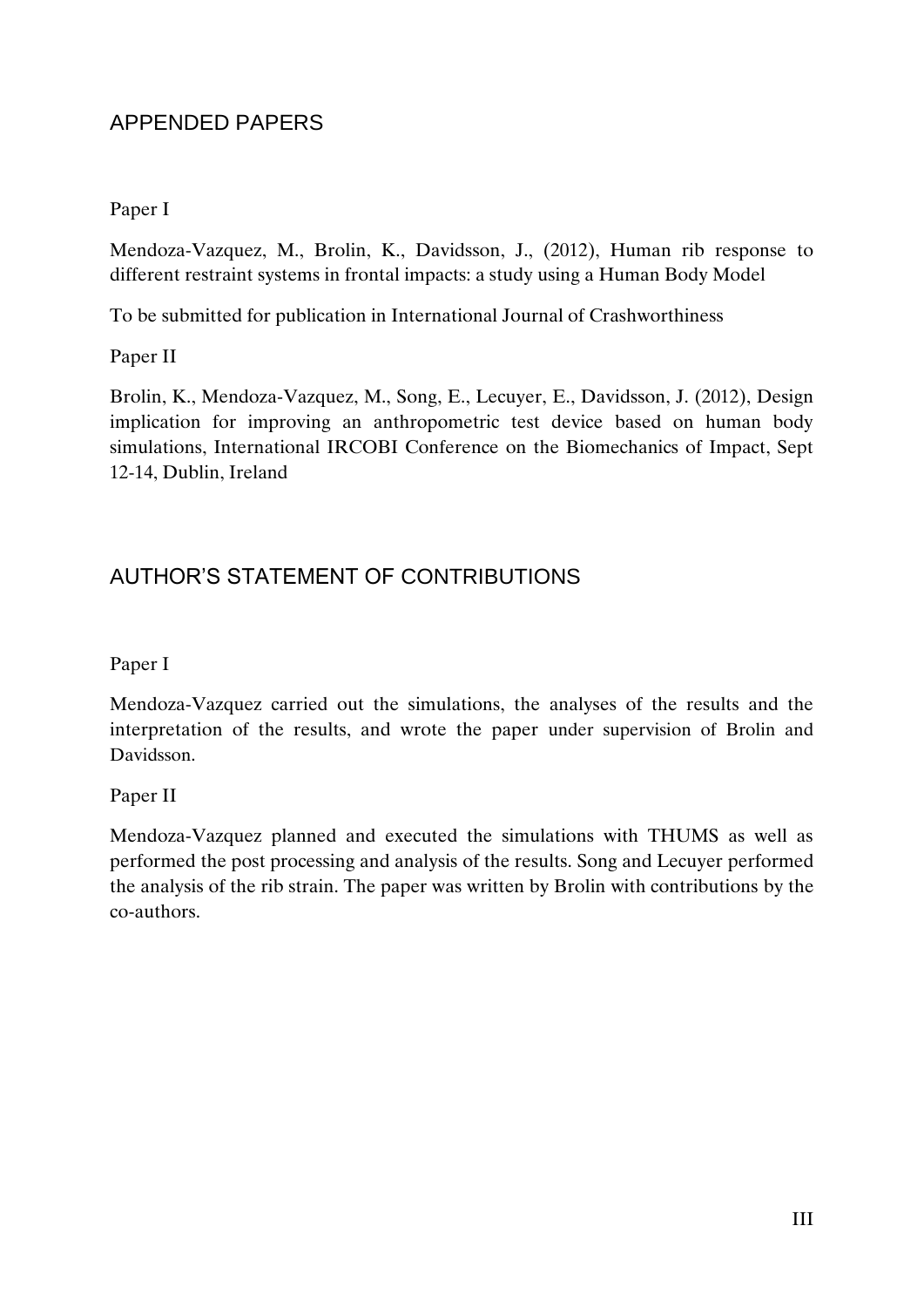## TABLE OF CONTENTS

| 1     |  |
|-------|--|
| 1.1   |  |
| 1.2   |  |
| 1.3   |  |
| 1.4   |  |
| 1.4.1 |  |
| 2     |  |
| 3     |  |
| 4     |  |
| 5     |  |
| 6     |  |
|       |  |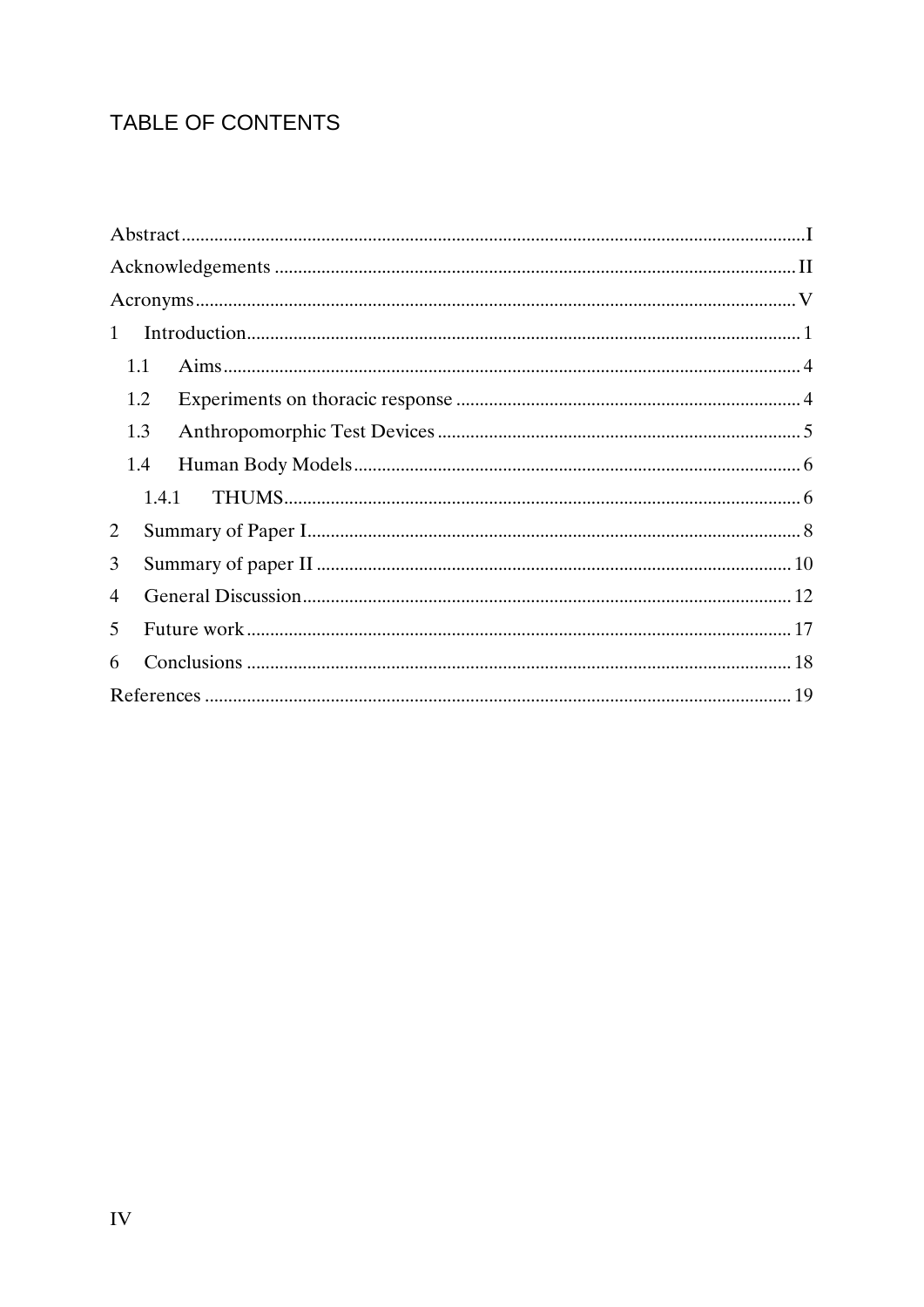## <span id="page-6-0"></span>ACRONYMS

| <b>AIS</b>   | <b>Abbreviated Injury Scale</b>                |
|--------------|------------------------------------------------|
| <b>ATD</b>   | <b>Anthropomorphic Test Device</b>             |
| Cmax         | Maximum Chest Compression Criterion            |
| DC           | <b>Combined Deflection Criterion</b>           |
| FE           | <b>Finite Element</b>                          |
| <b>GHBMC</b> | Global Human Body Model Consortium             |
| <b>HBM</b>   | Human Body Model                               |
| HUMOS2       | Human Model for Safety 2                       |
| <b>NHTSA</b> | National Highway Traffic Safety Administration |
| <b>PMHS</b>  | Post Mortem Human Subject                      |
| <b>THOR</b>  | Test device for Human Occupant Restraint       |
| <b>THUMS</b> | <b>Total Human Model for Safety</b>            |
| VCmax        | Viscous Injury Criterion                       |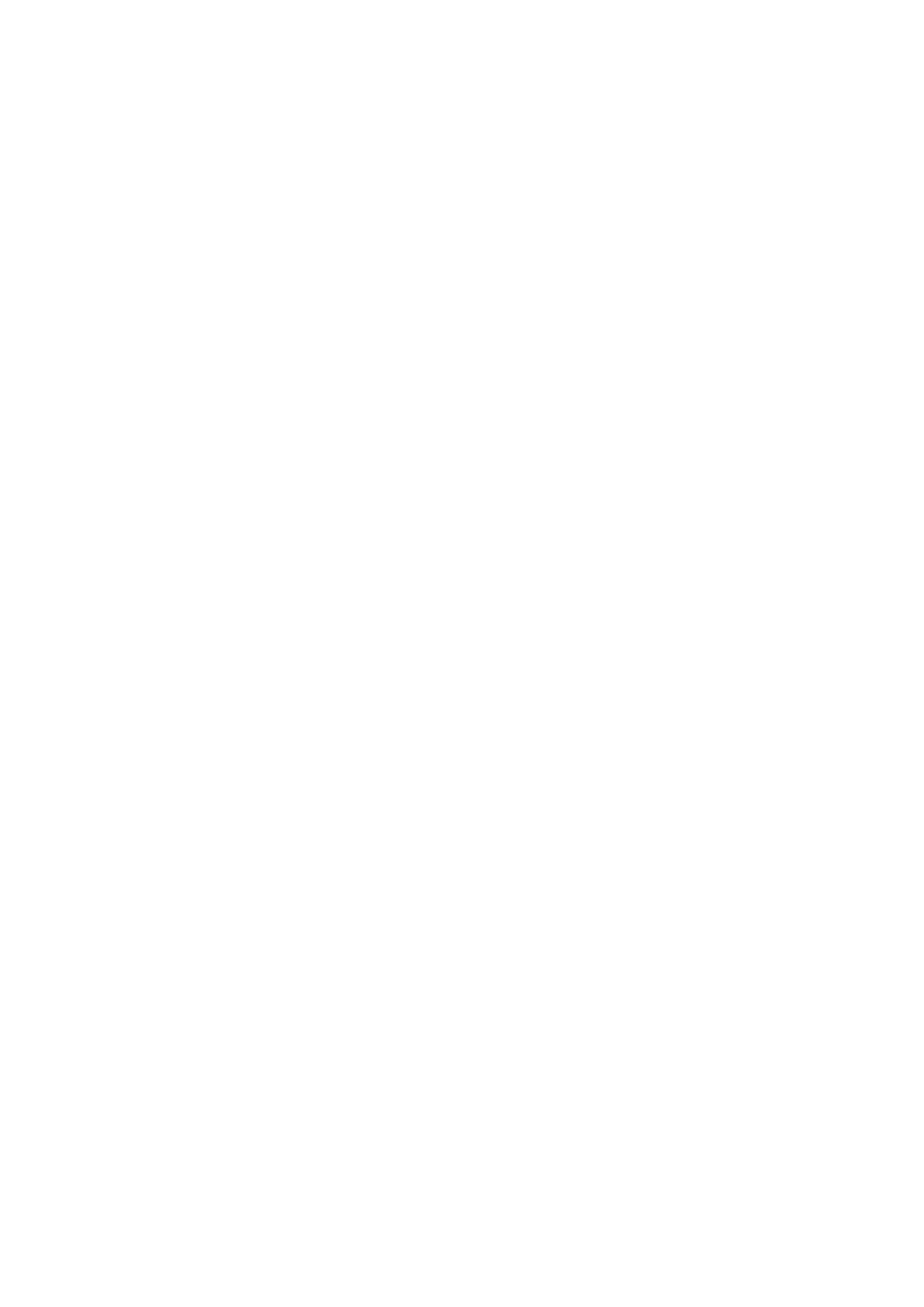## <span id="page-8-0"></span>**1 INTRODUCTION**

The introduction of seat belts and air bags has significantly contributed to the decline in the number of fatalities and severe injuries in frontal impacts. Bean, et al. (2009) estimated that the fatality risk for occupants wearing a seat belt in a vehicle fitted with air bags in frontal impacts can be reduced by 61 percent compared to an occupant travelling unbelted in a vehicle not fitted with air bags. Despite the seat belt and air bag effectiveness, the National Highway Traffic Safety Administration (NHTSA) reported in 2012 that 9,934 restrained vehicle occupants died in the US in 2010. Klanner (2001) reported that in Europe, 40 percent of all car crash fatalities were occupants in frontal impacts. In these impacts, injuries to the thorax are common, and account for 13 percent of all moderate injuries on the Abbreviated Injury Scale(AIS 2), and 29 percent of all severe injuries (AIS 3+) as reported by Ruan et al. (2003). Rib fractures are the most common thoracic injury sustained in frontal impacts as described by Carroll (2010). Furthermore, Wanek and Mayberry (2004) pointed at the importance of rib fractures as these lead to serious intrathoracic and abdominal injuries, and as predictors for pulmonary deterioration. To reduce the number of rib fractures it is necessary to improve currently available restraint systems.

Tools are required to evaluate improvements made to restraint systems. These tools should be required to predict injuries occupants may sustain in a specific impact. Clearly, the best restraint system for a particular impact will be the one predicting low risk of serious injury. Anthropomorphic Test Devices (ATDs) are mechanical representations of the human body and is one of the tools used. Although the ATD´s numerical representations are commonly used today within the car industry, they still aim to model a mechanical representation of the human body. Human Body Models (HBMs) used in a testing and regulatory environment. Numerical models of ATDs and of the human body are one more type of tools that have been developed to evaluate restraint systems.

These tools need a metric to estimate the risk of injury during a certain impact. ATDs have been instrumented to measure global parameters such as displacement, velocity, acceleration and force. These parameters or their combinations have been used as the metric to estimate injury risk; these equations commonly referred to as injury criteria. Injury criteria measured with ATDs have been used in regulatory testing for new cars and to predict the protective potential of new restraint systems during their design phase. For the thorax, among the most widely used injury criteria we find: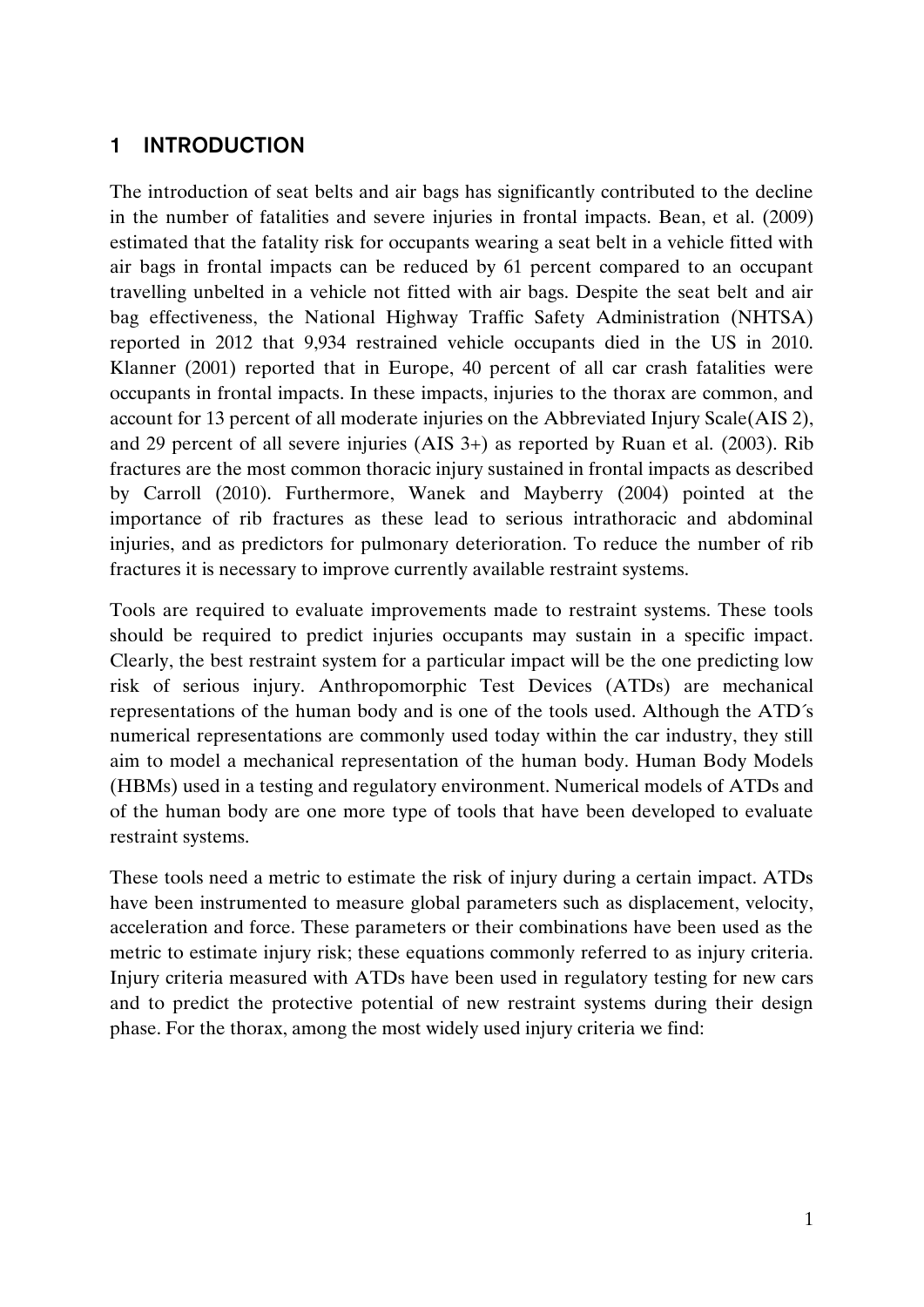Maximum chest compression (Cmax). Is used to assess the injury risk based on rib fractures (Kroell et al., 1974). It is defined as the ratio of chest deflection to initial chest depth.

Viscous Criterion (VCmax). Is used to assess risk of injury for the thoracic and abdominal organs (Lau and Viano, 1986). It is defined as the maximum of the product of the chest compression and the derivative of deflection with respect to time.

An issue with these injury criteria is that they were developed to be assessed with ATDs and their limitations in instrumentation. They are based on the chest compression measurements from the ATDs.

The thoraxes of Hybrid III and its intended successor, THOR, were developed and validated mainly against pendulum impacts to the mid sternum (Foster et al., 1977, Shams et al., 2005). The Hybrid III instrumentation was designed to assess the chest compression with respect to the spine of the mid-point of the sternum. THOR is able to measure three dimensional displacements at four points on the rib cage, but there is no widely accepted injury criterion that includes those displacements. Recently, the combined deflection criterion (DC) was proposed by Song (2011). This criterion takes into account the sternal compression and the difference in deflection between the left and right sides of the ribcage, however, the procedure to assess it with THOR is still under development. In conclusion, the common frontal ATDs still rely on chest compression to predict injury and the most common thoracic injury criteria are still based on this parameter.

Modern restraint systems include air bags and seat belts that impose a quite different load to the chest compared to that from the pendulum. The pendulum impacts to the sternum load the chest symmetrically, in contrast with the asymmetrical loads imposed by a seat belt. This could be a reason for the restraint system dependency of the maximum chest compression criterion while measured with Hybrid III. An example of this dependency is that Hybrid III, while restrained by a seat belt, predicts a 50% AIS 3+ injury risk for a 50 mm chest compression. When Hybrid III is exposed to blunt chest loading, a 61 mm chest compression is allowed for the same injury risk (Mertz et al., 1997). It has also been shown that Cmax, as measured with THOR is not sensitive to modern restraint systems. Furthermore, the maximum chest compression has occurred at other points than the mid sternum. In conclusion, there is a need to improve the injury criteria and the frontal ATDs.

As mentioned before, there are numerical models of ATDs and of the human body. At present, two methods are available to create such models, multi body and Finite Element (FE). The multi body method allows the calculation of kinematic response, while the FE method allows the calculation of dynamic and material response, i.e., strains and stresses. An advantage of the FE HBMs over the ATDs is that the FE HBMs offer a more detailed description of the human anatomy, potentially allowing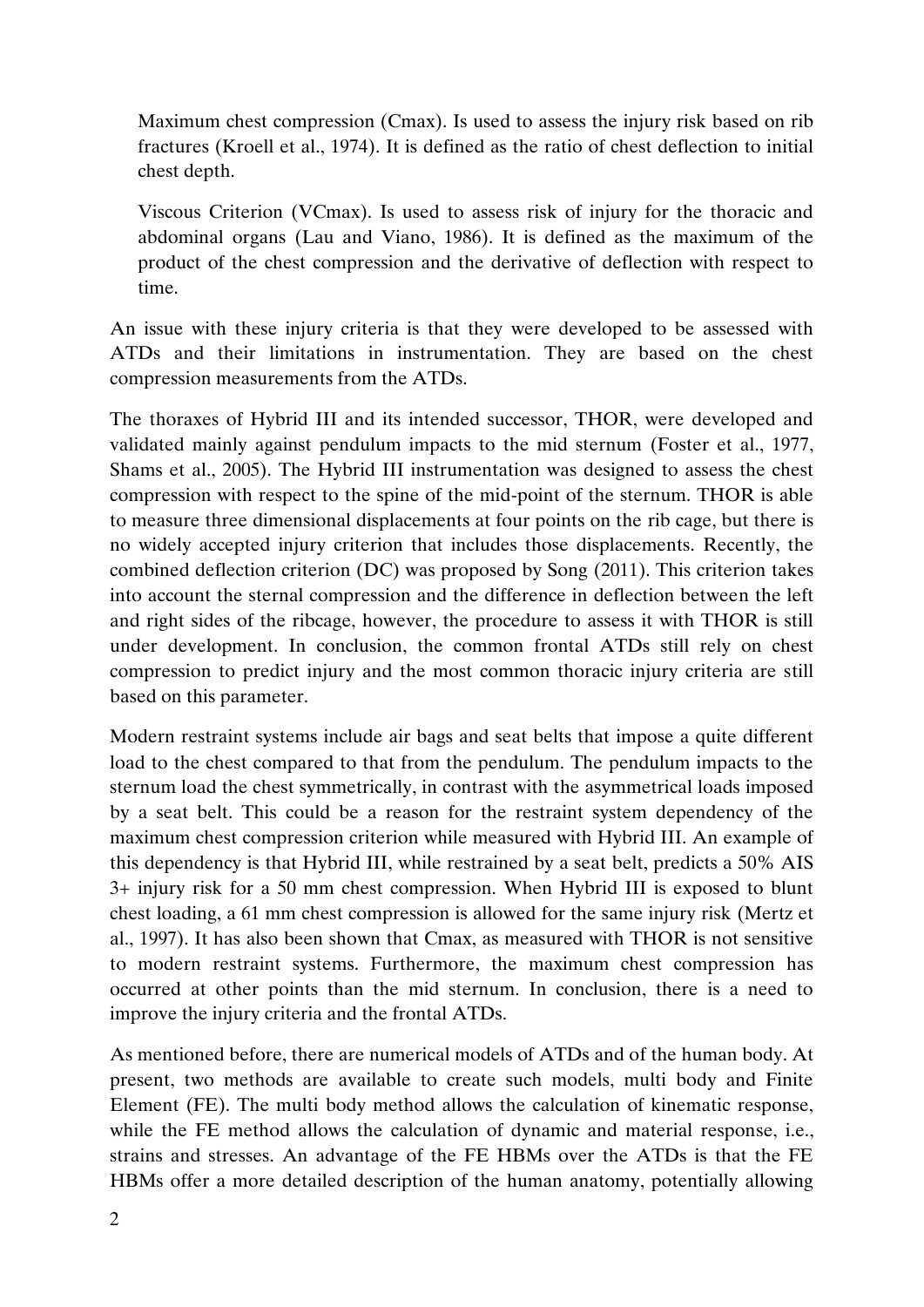studies of injury mechanisms at tissue level (Wismans et al., 2005). HBMs are often used to study restraint interaction and to assess injury risk. The knowledge on injury mechanisms obtained through FE HBM studies can also be used to identify the organs and tissues that should be present in the ATDs and parameters that are related to injury and which should also be measured in the ATDs.

Kent (2002) noted that injury criteria could be correlated to injury without being functionally related to it. In other words, these injury criteria are not related to the injury mechanism. An injury criterion that is functionally related to an injury (like stresses and strain) is to prefer but are difficult to measure in an ATD.

The most common thoracic injury is rib fractures. Ribs, as any other bone, consist of collagen fibres and mineral salts in a complex microstructural arrangement. Because of this arrangement, bone has different load thresholds depending on the loading applied (Kent, 2002). Bone tissue is weakest in tension or shear and strongest in compression (Turner, 2006). Understanding of how ribs are loaded in a frontal crash is a step towards establishing a rib fracture criterion that is functionally related to an injury. The difficulties to install instruments to and perform a test with Post Mortem Human Subjects (PMHSs) to study detailed rib response during frontal impact are numerous. The use of HBM simulations is a complement to advanced PMHS tests in order to better understand the rib response in PMHS.

The use of HBMs to study how human ribs respond to frontal impacts and modern restraint systems requires a biofidelic model. Wismans (2005) defined biofidelity as the process where a model's reliability is assessed against a set of PMHS tests. These tests should be relevant for the load cases of interest, in this case, frontal impact with modern restraint systems such as seat belts and air bags.

As presented here, current thoracic injury criteria are based on chest deflection measured at the mid sternum of Hybrid III or THOR. It has also been described that injury criteria assessed with these ATDs is not sensitive to modern restraint systems (Petitjean et al., 2002). This is in part because of limitations with the ATDs and in part limitations with the criterion. ATDs have shown non-biofidelic stiffness distributions on the thorax (Shaw et al., 2005), leading to non-biofidelic deformations of the rib cage. A limitation with the criterion is that chest compression is evaluated at the midsternum, with only one point it is difficult to capture the deformation of the thorax under asymmetric loads like the ones from seat belts (Song et al., 2011). A biofidelic HBM can be used to study how human ribs and thorax respond in frontal impacts when wearing modern restraint systems. The way ribs respond is of interest since they are the most common thoracic injuries during frontal car crashes and are associated with injuries of the thoracic organs. Studying the rib response can allow insight into the different types of internal loads that appear in the ribs and that ultimately produce their fractures.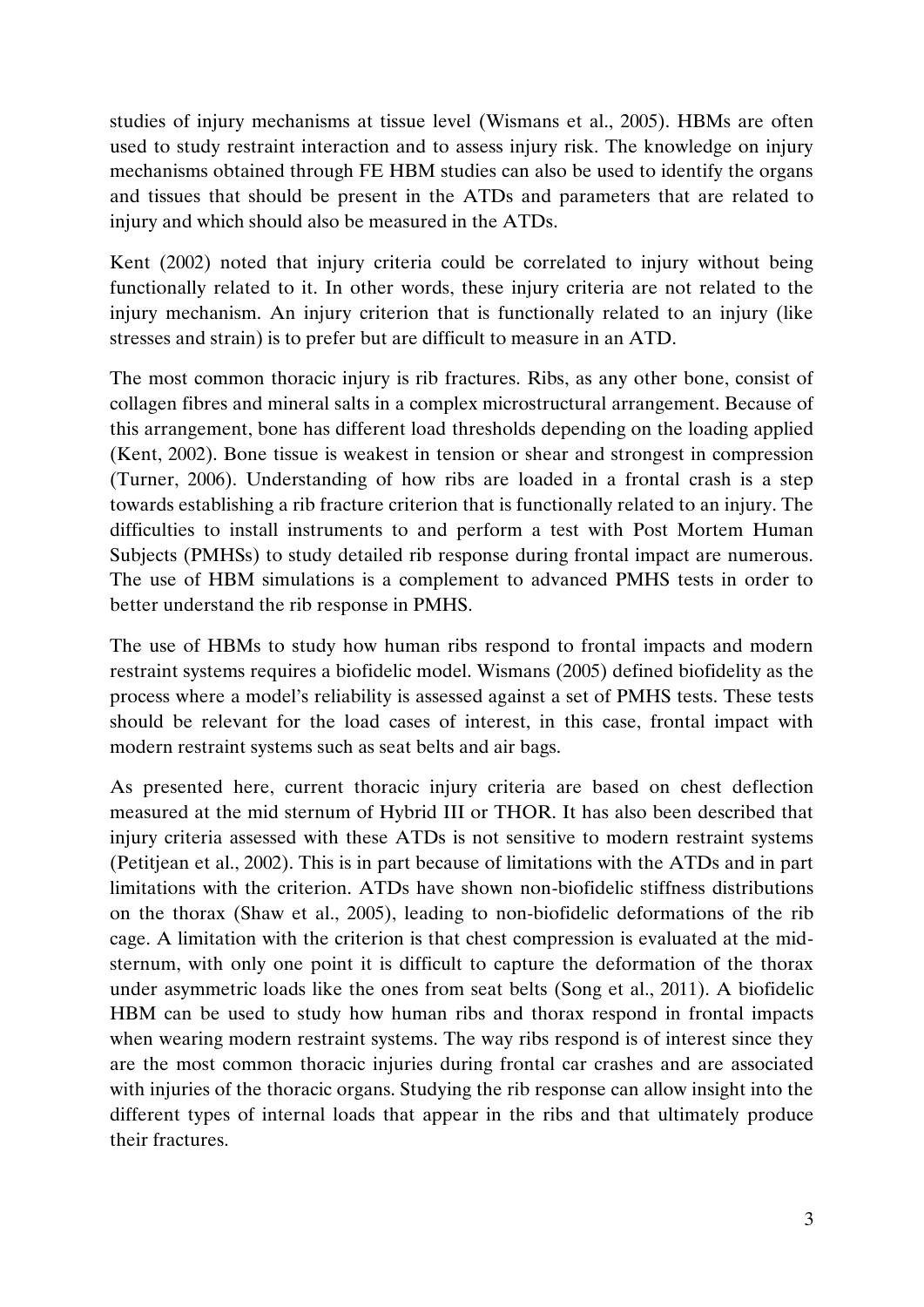#### <span id="page-11-0"></span>**1.1 Aims**

The aims of this thesis are:

To evaluate the biofidelity of an HBM based on a set of PMHS tests representative of frontal impact and modern restraint system loadings.

To use THUMS to gain knowledge on how the human ribs responds to frontal impact and modern restraint system loadings. Apply that knowledge to define characteristics of rib and thoracic injury criteria candidates.

To use THUMS to gain knowledge on how the different tissues in the thorax influence its response to loads typical of frontal impact and modern restraint systems. Apply that knowledge to make suggestions on modifications to the THOR design.

#### <span id="page-11-1"></span>**1.2 Experiments on thoracic response**

Several PMHS experiments have focused on the global response of the thorax which includes its stiffness, mid sternum deflection, spine acceleration, etc. The first PMHS experiments were pendulum tests, as those performed by Kroell et al. (1971) where a pendulum possessing a certain mass and speed impacted the mid sternum of the PMHS while chest compression and force were measured. These tests were representative of unrestrained car occupants who impacted the steering wheel hub or the instrument panel. These tests have been used as a biofidelity assessment test for ATDs and HBMs. As more people began to wear seat belts, it became necessary to investigate the thoracic response to seat belt loads. To name a few of these tests, L'Abbé (1982) performed experiments on volunteers lying on a table while loaded by a seat belt, tracking the chest deflection at eleven different points. Thoracic response to air bags alone or air bag loads in combination with different types of seat belts has also been studied, as seen in Morgan et al. (1994). The measurements obtained in all of the above mentioned tests include the outer deflection of the thorax, with forces applied to it, as well as spine accelerations. Kent et al. (2001) showed that the flesh acted as a filter and the rib cage deformed differently to the external soft tissue. Hence, to improve the current restraint systems and make them distribute the load in a frontal crash in a less injurious fashion, it is necessary to understand how the rib cage and the individual ribs and rib cages are loaded and deformed, not just what the global response of the thorax is.

To gain knowledge on how ribs are loaded, researchers have added strain gages to the ribs and performed impactor tests, similar to those performed by (Trosseille et al., 2008). Vezin and Berthet (2009), and Kindig et al. (2010) tested the response of rib cages to localised loads. In these experiments, the spine of the specimens was fixed,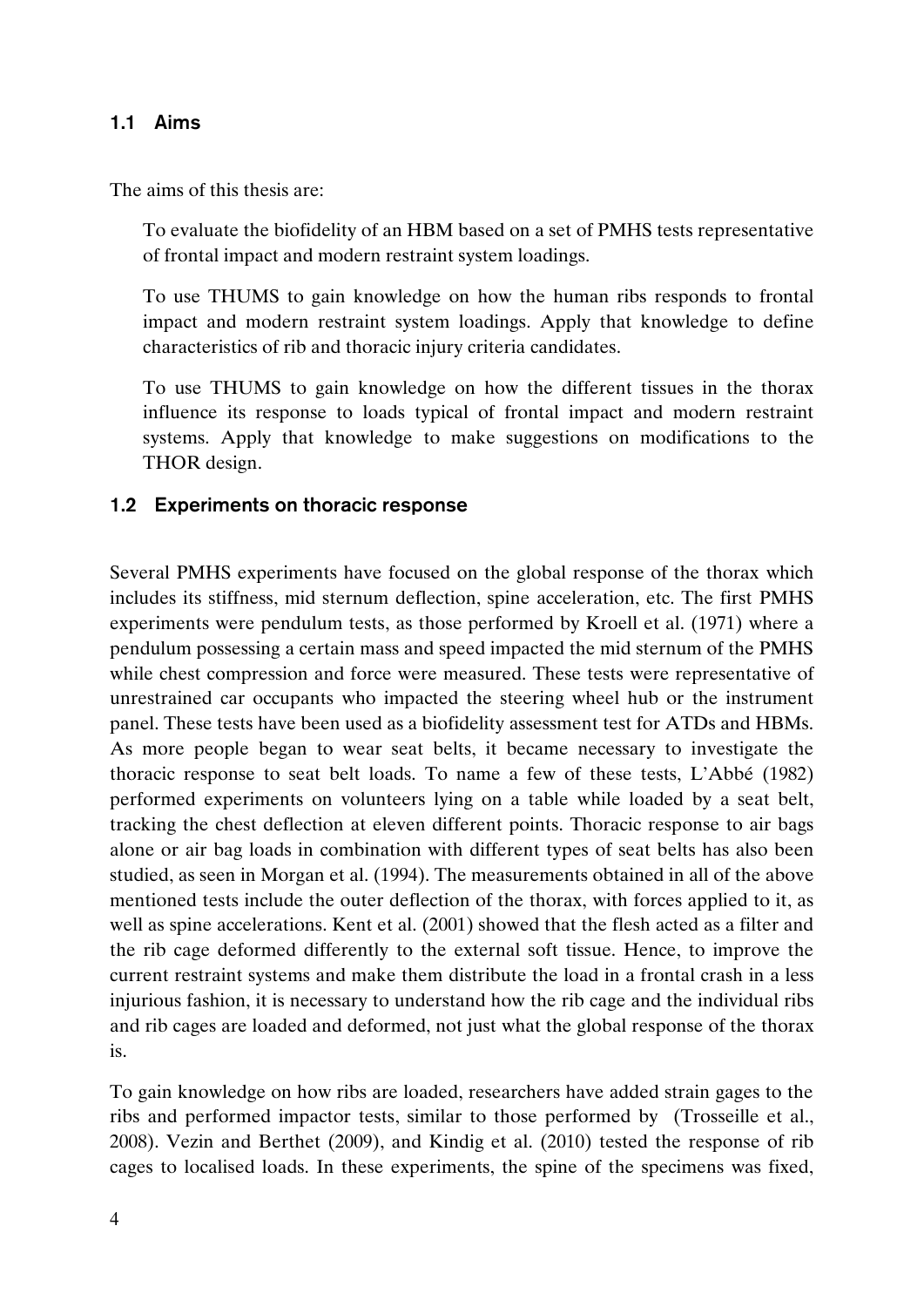internal organs and superficial tissue were removed, and the load was applied by an indenter. Shaw et al. (2009) attached photo targets to the bones and tracked their displacement in space during sled tests. The obtained information is valuable for understanding the rib response to frontal impacts, but it is limited because the number of photo targets should be kept to the minimum to avoid affecting the PMHS response. Single ribs have also been tested in anteroposterior compression and instrumented with strain gages as seen in (Charpail et al., 2005) and (Kindig, 2009). In these experiments, the ribs were isolated and tested under anteroposterior deflection and their ends were constrained to remain in the same plane. These experiments established the timing and location of the fracture, however, the experimental environment differs from the rib environment inside the human body. As described, rib response during frontal impacts is difficult and expensive to study using PMHS tests and simulations comprising HBMs is an alternative way to study the rib response in frontal impacts. Paper I presents a study based on HBM simulations aimed at understanding how ribs are loaded during frontal impacts.

#### <span id="page-12-0"></span>**1.3 Anthropomorphic Test Devices**

Nowadays, Hybrid III is the type of ATD most widely used in the automotive industry to predict thoracic injuries in frontal crashes and THOR is its proposed successor. Both ATDs have been subjected to several studies designed to compare their thoracic response to PMHS tests. In a series of eighteen sled tests, nine at 50 km/h with air bags and force limited seat belts and nine at 30 km/h with force limited seat belts only, Vezin et al. (2002) compared THOR and Hybrid III accelerations to PMHS results. This test concluded that THOR showed a better agreement with the PMHS accelerations than Hybrid III. Shaw et al. (2002) conducted 48 km/h frontal sled tests, three with THOR, three with Hybrid III and four with PMHS. The sled was equipped with force limited seat belts, pretensioners and air bags in order to compare the response of the ATDs with PMHS results. The THOR results correlated more to those of the PMHS than those of the Hybrid III.

THOR has showed a more humanlike response than the Hybrid III, but would still benefit from being improved. Petitjean et al. (2002) found that the chest deflection as measured on THOR did not verify the empirical fact that a 4 kN load limiting belt and air bag produces less chest injuries than a 6 kN load limiting belt without air bag. Kent et al. (2003) found indications that THOR is less biofidelic for some restraints than for others when comparing the THOR dummy and PMHS responses in table top tests. THOR displayed a stiffer response than the PMHS´s to indenter tests and non biofidelic regional stiffness as reported by Shaw et al (2005). THOR includes several simplifications compared to a human body and their influence on the thoracic response in terms of stiffness and coupling is partly unclear. To investigate the influence of these simplifications on response by means of PMHS tests is, if not impossible, very difficult.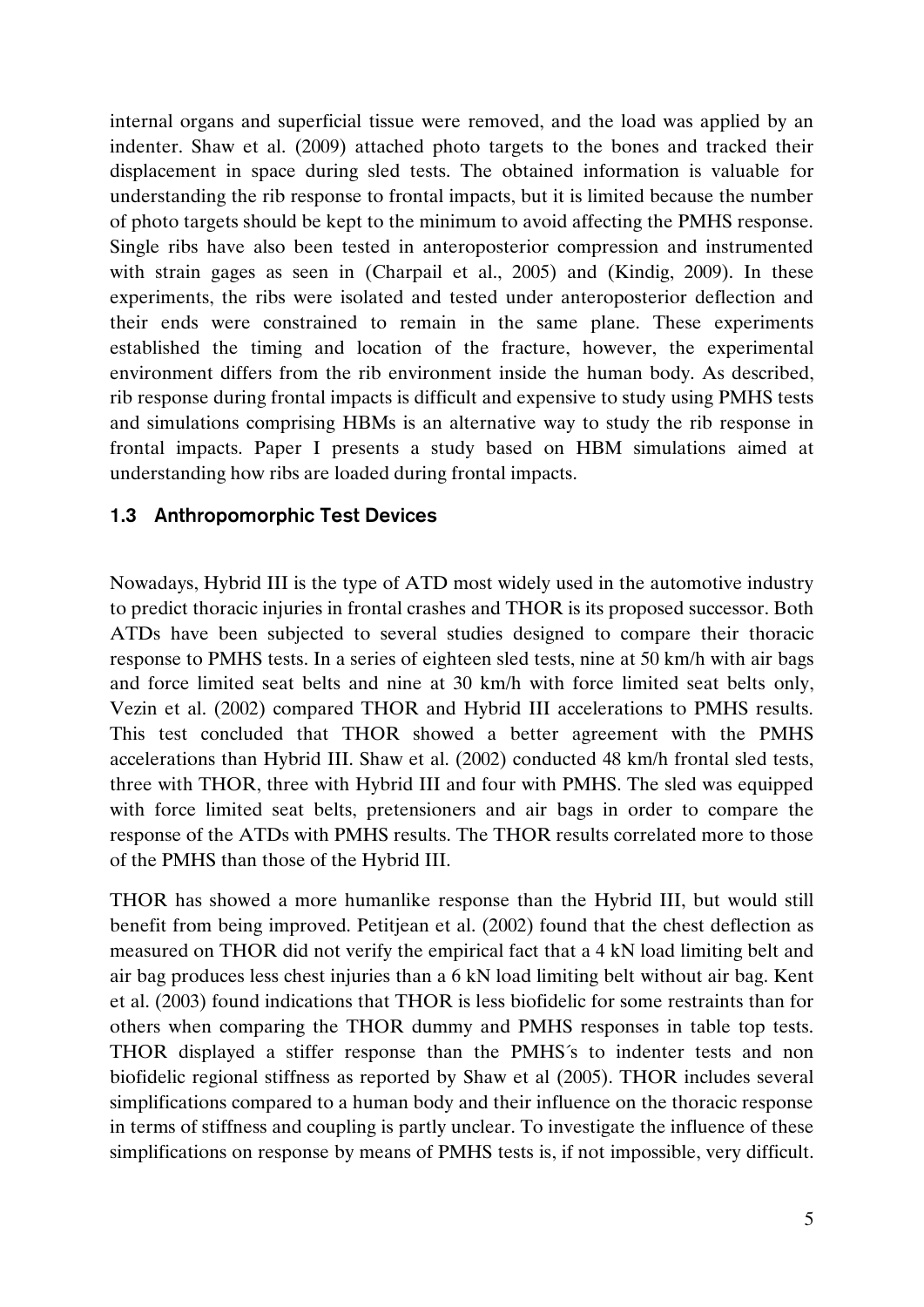Simulations comprising HBMs can be of considerable benefit in this task, which is studied further in Paper II.

#### <span id="page-13-0"></span>**1.4 Human Body Models**

Several HBMs representing the  $50<sup>th</sup>$  percentile male have been developed in recent years in different FE codes. For example, the Human Model for Safety (HUMOS2), by (Vezin and Verriest, 2005) in the Radioss™ code and Total HUman Model for Safety version 3.0 (THUMS v3.0, Toyota Central R&D Labs., Inc.) coded in LS-DYNA® (Hallquist, 2006). Holmqvist (2009) evaluated both models and found that THUMS v3.0 performed better than the HUMOS2 in pendulum impacts. Song et al. (2009) developed HUMOS2LAB based on HUMOS2. Recently, THUMS version 4.0 (Shigeta et al., 2009) was released, incorporating improvements such as individual models of the thoracic internal organs. A model that is under development and evaluation is the Global Human Body Models Consortium (GHBMC), a model comprising approximately two million elements and individual models of the internal organs (Gayzik et al., 2012). The purpose of these models is to evaluate the occupant kinematics during a crash and to investigate injury mechanisms (Yang, 2001).

#### <span id="page-13-1"></span>**1.4.1 THUMS**

The HBM used in this study was THUMS v3.0. It represents a  $50<sup>th</sup>$  percentile male occupant, with a mass of 77 kg and stature of 1.75 m. It roughly consists of 150,000 elements and 110,000 nodes. Bones were modelled using shell elements for the cortical bones and solid elements for the trabecular bones. Joints were modelled anatomically including the major ligaments and bone to bone contact, no mechanical joints were included (Iwamoto et al., 2002).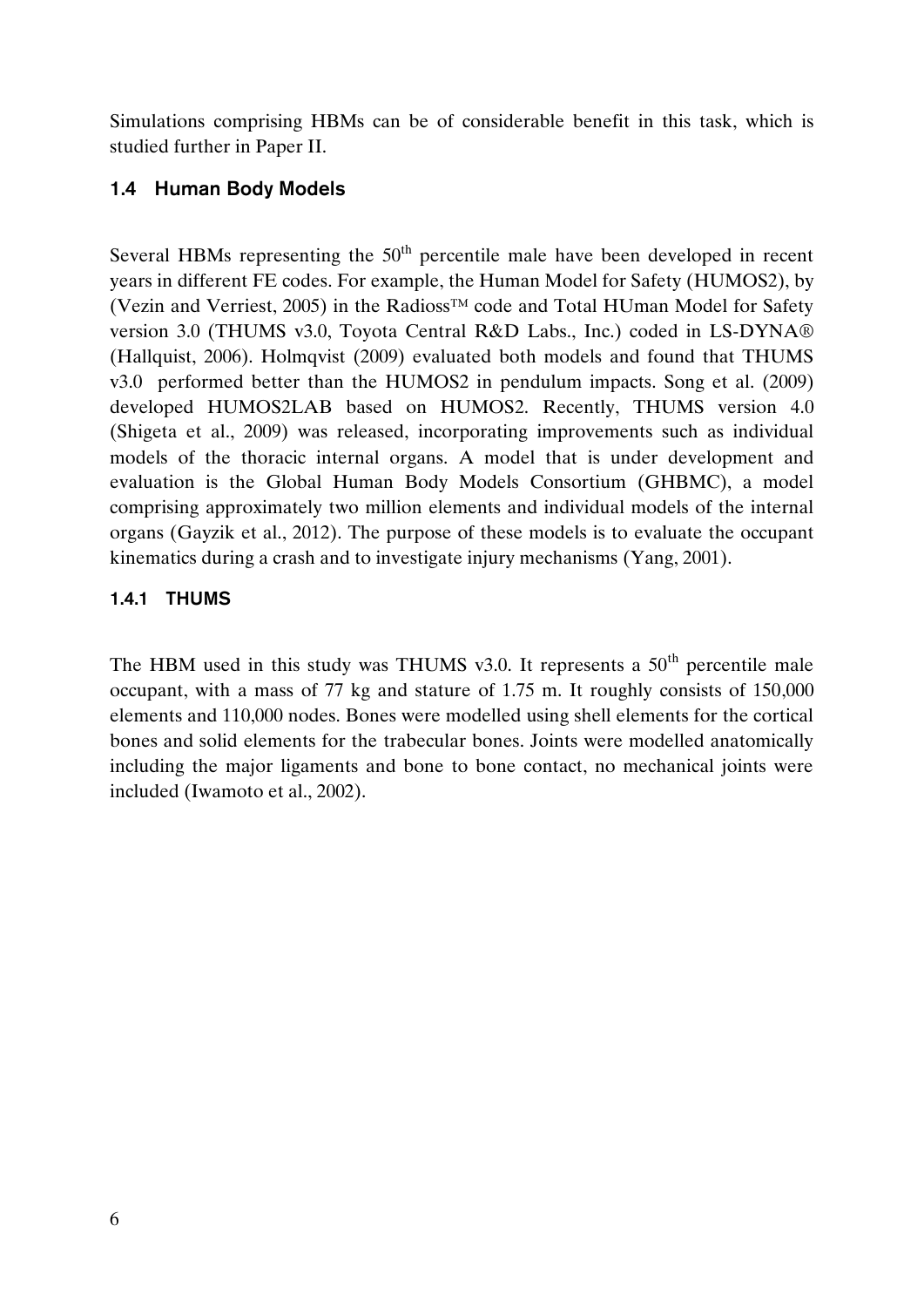

*Figure 1. THUMS v3-M in the pendulum test. Tissues were removed to make the rib cage visible.*

The biofidelity of the thoracic response of the different THUMS versions has been evaluated in several publications. Oshita et al. (2002) and Kimpara et al. (2006) compared the force-deflection response of the thorax to frontal and lateral pendulum impacts. Murakami et al. (2006) reproduced the table top tests by Kent et al. (2005) and found that the agreement between the model and the PMHS results were improved by changing properties on the rib cartilage. Pipkorn and Mroz (2009) compared THUMS v2.21 to PMHS sled tests and found that the chest compression measured with THUMS v2.21 was generally greater than that for the PMHSs. Pipkorn and Kent (2011) modified the mesh as well as the material data and added muscles to the THUMS v2.21. Their model reacted similar to the PMHS in the table top tests by Kent. In sum, numerous studies have been published on the subject of the thoracic biofidelity of THUMS; most report that modifications to the model are needed to improve its response. Furthermore, to the best of my knowledge, no publication has showed the thoracic response of any THUMS version to several load cases, i.e., sled and table top tests. Modifications and a biofidelity assessment of THUMS v3.0 is described in Paper I. These modifications to THUMS v3.0 resulted in THUMS v3-M, shown in Figure 1.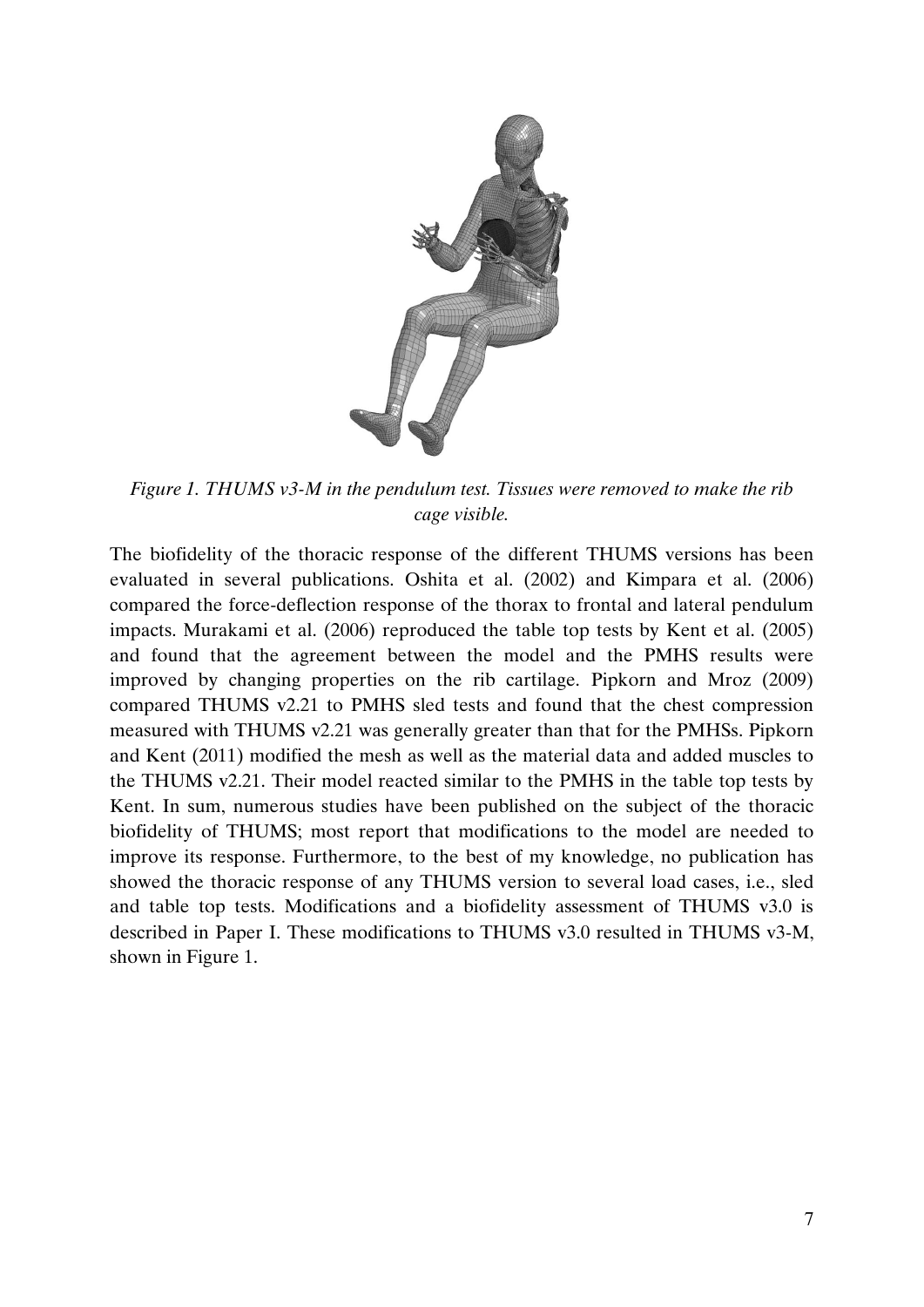## <span id="page-15-0"></span>**2 SUMMARY OF PAPER I**

The first aim of this paper was to present the modifications made to THUMS v3.0 and the biofidelity assessment of the modified version. The second aim was to study the individual rib responses in THUMS during different load cases representative of frontal car crashes.

Modifications to THUMS v3.0 were needed to increase its numerical robustness and stability, and to improve its biofidelity. A finer mesh in the rib cage and in the soft tissues around the rib cage was the most relevant modification made to improve numerical robustness and stability. The tests used to modify the refined THUMS and improve its biofidelity response were the single rib tests by Kindig (2009), and table top tests with four different load cases (Figure 2) and three different rib cage states by Kent et al. (2005). The most important modification made was the change in material properties for the thoracic organs and the soft tissues around the rib cage, which included muscles, fat and skin. The refined THUMS overestimated the effective stiffness of the thorax by as much as a factor two in these tests. After the described modifications, the values predicted by the model in the twelve table top test cases (four load cases and three rib cage states) were within one standard deviation from the mean experimental results for eleven of the twelve cases.

The biofidelity of the modified THUMS was evaluated with the table top tests by Kent et al. (2004), the pendulum tests (GESAC, 2005) and sled tests (Figure 3) by Shaw et al. (2009). The table top tests used for the biofidelity assessment included fifteen PMHSs, in contrast with the three PMHSs for the model modifications. The model response was within the experimental corridors for the table top tests in the range of interest. The response of the model in the pendulum test was in the corridor, with exception of a force peak at maximum chest deflection. The maximum forward excursion and chest compression for the modified THUMS was within the range of the experimental results.



*Figure 2. The four load cases in the table top tests. Hub, belt, double diagonal belt and distributed.*



*Figure 3. THUMS in the sled test*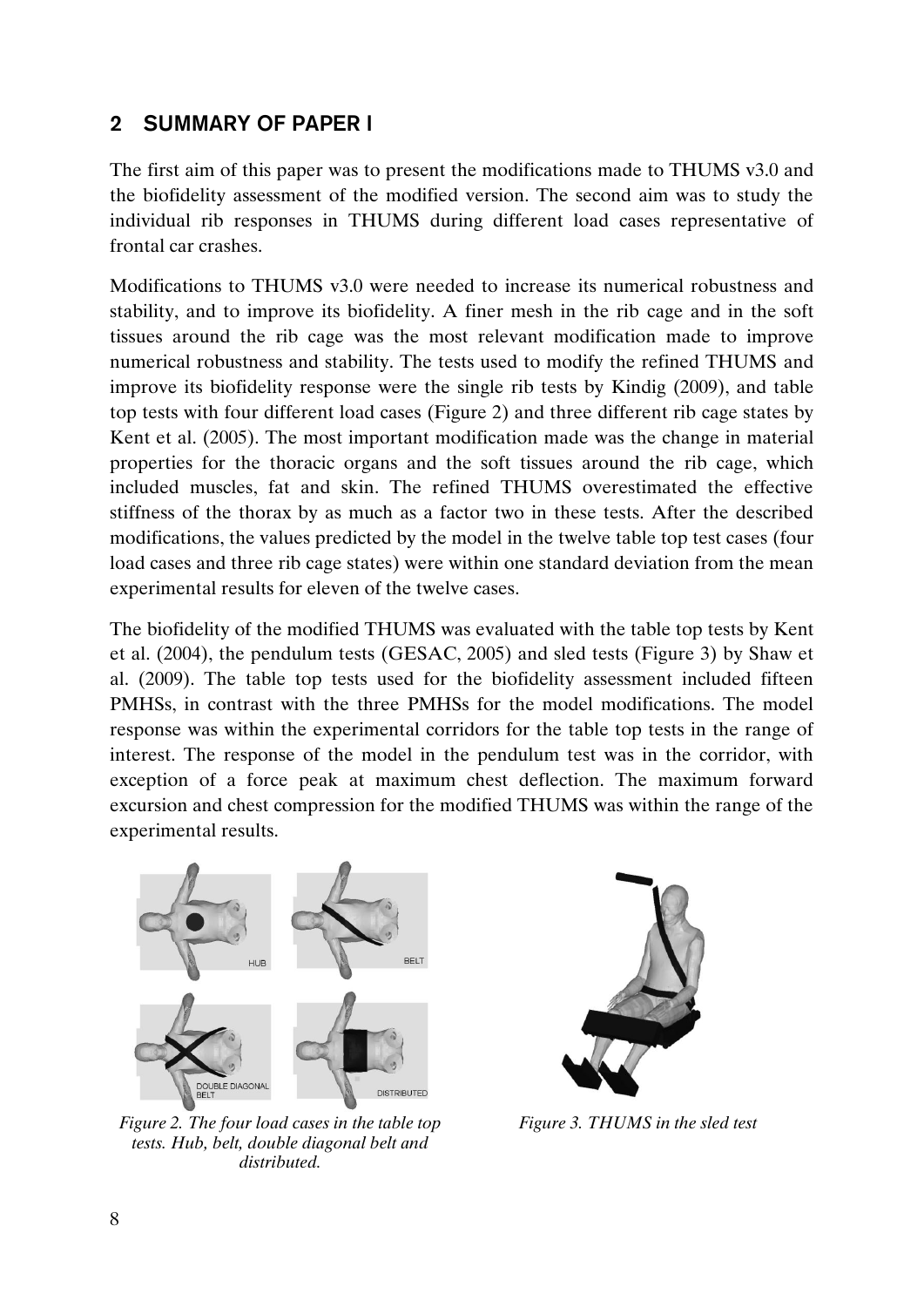The study of rib response to frontal impacts was based on full body tests: a) distributed case in table top tests, b) pendulum test and c) sled test. The variables applied to characterise the rib response were: a) end-to-end displacement, b) aspect ratio, c) bending moment, d) torsion moment, and e) first principal strain. Bending and torsion moments were assessed at the cross section depicted in Figure 4. As expected, the ribs exhibited bending during the single rib tests. The distributed or air bag like case added torsion to the rib response. In the pendulum test, the ribs in the model presented a concentrated deformation close to the impacted region. Ribs in the modified THUMS presented a complex response during the sled test simulations. The rib response varied according to the belt position. The greatest end-to-end displacements were located on the lower ribs below the seat belt path, while the lower ribs on the free side were elongated. Furthermore, the ribs below the seat belt path experienced the greatest aspect ratio variations.



*Figure 4. Cross section at the most lateral point of the rib and normal parallel to X axis. Moments were assessed in this cross section.*

It was concluded that the information obtained regarding rib response would be beneficial when proposing possible rib fracture criteria candidates by defining some characteristics. A rib fracture criteria should be sensitive to bending, torsion and shear loads in accordance with the obtained results. These loads impose out of plane deformations on the rib, not only in the anteroposterior direction. On a material level, the von Mises strain appears to have better opportunities of predicting rib fracture than the axial strain. On the rib structural level, the preferred option appears to be a criterion including end-to-end displacement and aspect ratio rather than end-to-end displacement. A global criterion for the chest including the displacements of the anterior rib ends in three orthogonal directions may be more suitable than the current chest compression criterion.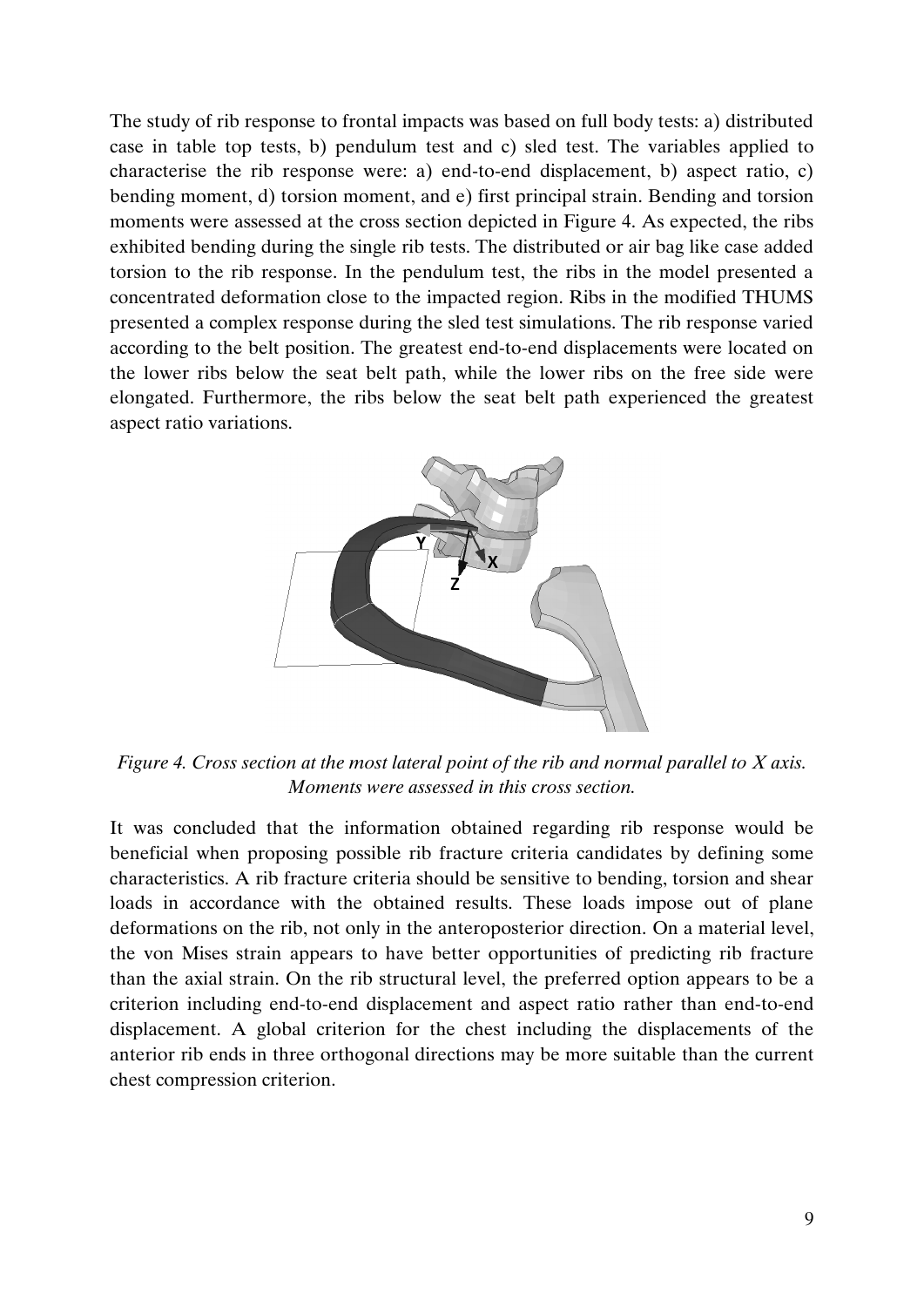## <span id="page-17-0"></span>**3 SUMMARY OF PAPER II**

The aim of this paper was to make recommendations for improving future ATD designs by introducing ATD-like simplifications into THUMS and estimating what the influence would be on thoracic response.

The thoracic effective stiffness, coupling and chest deflection were the parameters used to characterise the thoracic response. The thoracic effective stiffness was defined as the as the slope of curve plotted by the reaction force versus the mid-sternal chest compression curve, when the mid-sternal chest compression ranged from 0 to 20% (Kent et al., 2004). Shaw et al. (2007) defined coupling as the relative deflection response of sites remote to the loading site in the thorax, Figure 5. These parameters were evaluated using THUMS in simulations of the table top tests by Kent et al. (2004), and sled tests by Shaw et al. (2009), Figures 2 and 3. The first part of the study analysed the influence on effective stiffness and coupling had on different tissues and organs which was achieved by applying 50 percent less stiffness to the rib cartilage, sternum cortical bone, intercostal muscles, costovertebral ligaments and rib cortical bone. In the second part of the study, different simplifications present in THOR with respect to the human thorax, were introduced in THUMS. These simplifications were: a) a 50 percent increase in the rib cortical bone stiffness, b) shortening of the rib cartilage and extension of the rib bone in accordance with the size in THOR, c) a 50 percent increment in clavicle stiffness , and a 90 percent reduction in stiffness for a row of elements in the sternum, d) a 80 percent reduction in density for the thoracic and abdominal organs, compensated by adding mass to the thoracic and lumbar spine, and e) elimination of thoracic and abdominal organs, compensated by adding their mass to the thoracic and lumbar spine, a 150 percent increment in elastic modulus of the rib cortical bone and a 900 percent increment in elastic modulus of the costovertebral ligaments.



*Figure 5. Sketch to illustrate coupling.*

The results for the first part of the study showed that the rib cortical bone and the intercostal muscles had the greatest effect on thoracic effective stiffness and chest compression. Reducing the compliance of the rib cartilage and costovertebral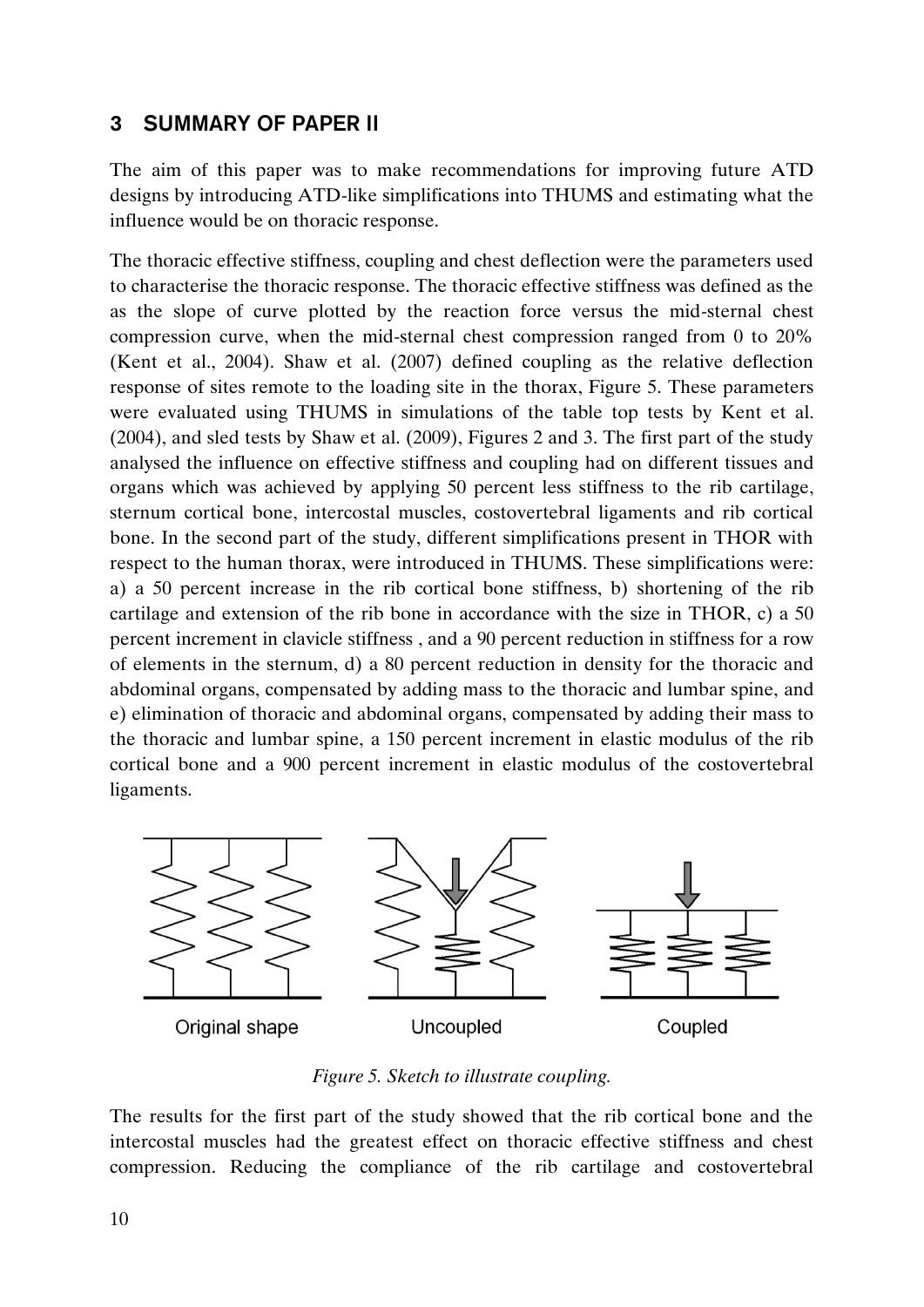ligaments displayed the least change in thoracic stiffness and chest deflections. The change in properties for the sternum resulted in different responses in the table top and sled tests as the model with the softer sternum responded with more considerable chest deflection during the sled test compared to the table top test. The rib cortical bone displayed similar behaviour. The difference in response is most likely due to how internal organs load the rib cage due to the inertia of the internal organs loading the chest during the sled tests and not during the table top tests. The lateral and vertical coupling was most affected by the intercostal muscles, rib cortical bone and sternum. The seat belt cases and in particular the sled test presented the greatest differences in coupling. It was also found that decreasing the stiffness decreased the coupling of the thorax.

Dividing the sternum and changing the position of the clavicle were the factors that least changed the stiffness and coupling. The greatest change in chest deflection was obtained following removal of the thoracic and abdominal organs and increasing the stiffness of the ribs and costovertebral ligaments. In this case, the deflection decreased in the table top tests but increased in the sled test. The lateral and vertical coupling increased in all tests for this case.

From the simulations it was concluded that an increase in rib stiffness is followed by an increase in thoracic coupling. Based on this conclusion, the recommendations made to improve the design of THOR, was to decrease the rib stiffness and include a springdamper mechanism between the spine box and the rib anterior end to represent the stiffness of the thoracic organs.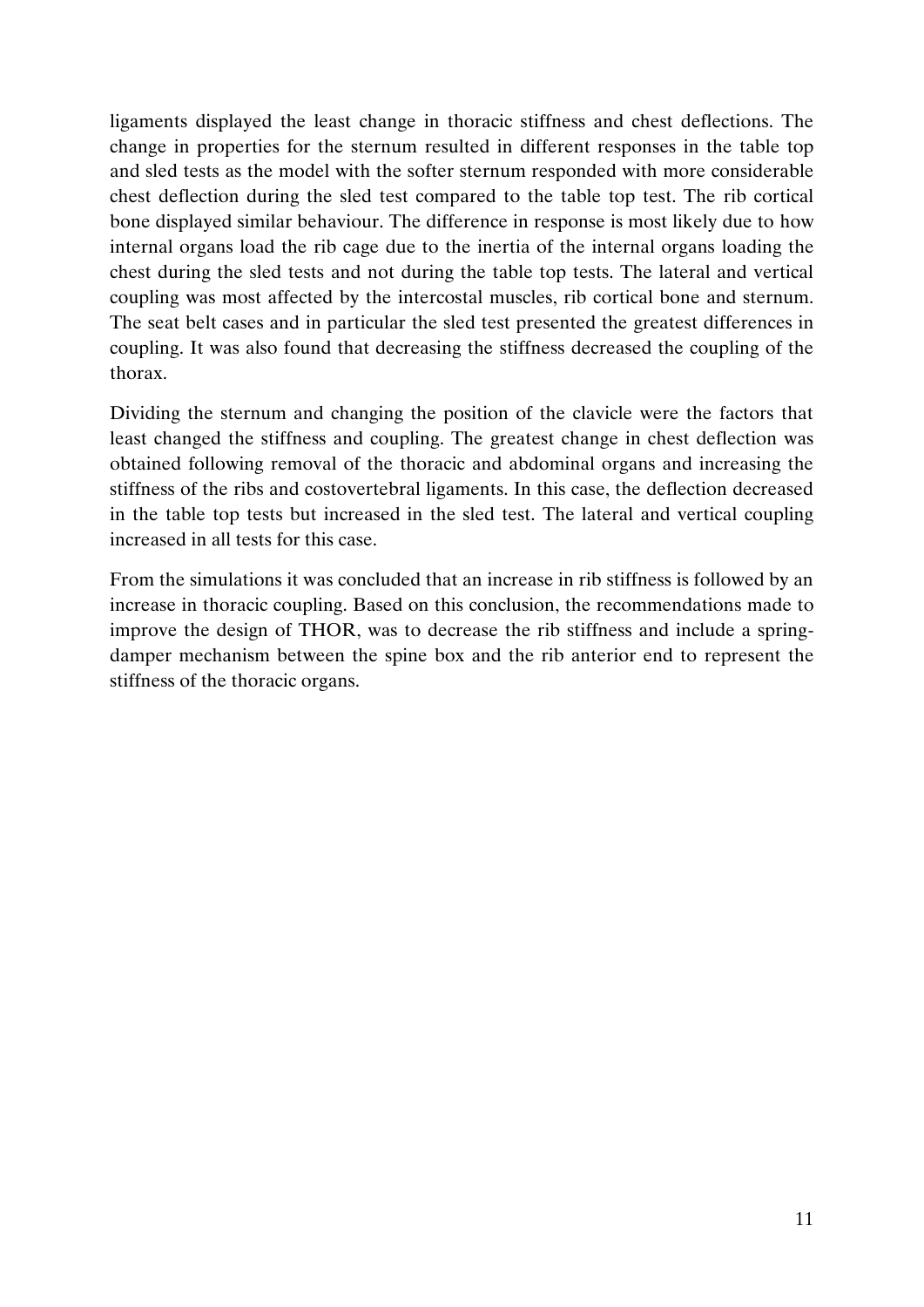#### <span id="page-19-0"></span>**4 GENERAL DISCUSSION**

The long term aim of this project is to develop improved rib fracture criteria for THUMS in frontal impacts. In order to facilitate communication and comparisons, it is desirable that these criteria can be measured using an ATD and other HBMs. Before a rib fracture criteria can be developed, the model it is intended to be used for must be biofidelic. The THUMS biofidelity, with a focus on rib response, was studied in Paper I, while thoracic response was studied in Paper II. Rib response is relevant to gain better understanding of how ribs fail when impacted and such responses may illuminate the parameters describing rib failure. At present, ATDs include simplifications that do not allow for the use of rib level injury criteria. Therefore, Paper II focused on the thoracic response of THUMS with the objective to advice on how to design ATDs with improved biofidelity.

The first step in this study was to evaluate the biofidelity of THUMS v3.0. It was found that the original mesh size of the model´s rib cage was not fine enough and that it generated certain numerical errors during the interaction between the seat belt and the torso, which caused abnormal terminations of the simulation. A finer mesh eliminated such numerical errors, improving the model's numerical stability. The model with the finer mesh was tested in the table top tests and it was found that its response was much stiffer than the experimental results, as described in Paper I. The stiffness results were improved dramatically by changing the material properties of the thoracic organs and the flesh around the rib cage. The numerical errors in the interaction between the seat belt and torso were solved by refining the mesh of the flesh and rib cage. These two issues experienced in the original model illustrate two important aspects of HBMs: biofidelity and numerical stability.

The biofidelity assessment of simulation models was defined by Wismans et al. (2005) as the way to assess the reliability of a simulation model compared to a reference test with one or more human subjects. To improve HBMs even further, there is a need to obtain material properties for the human tissues and organs (i.e. lungs, muscles, cortical bone, etc.). Several experiments have been conducted to test these tissues and organs, but there is still a need for experimental data. Material properties for the lungs are an example of this need. Issues in respect of these experiments include the lack of available data that can be applied to the HBM´s lungs. Firstly, there is a shortage of results from tests performed on human lungs although several experiments have tested different animal lungs. Vawter et al. (1979) tested dog lungs, while rat lungs were tested by Stitzel et al. (2005) and pig lungs were tested by Hayamizu et al. (2003). The second issue is that it is not always viable to apply the relevant load rate for impact applications, which is of particular importance since lungs exhibit a strain rate dependency. Thirdly, the test conditions are generally ex vivo, whereby the lungs are removed from the animals prior to testing.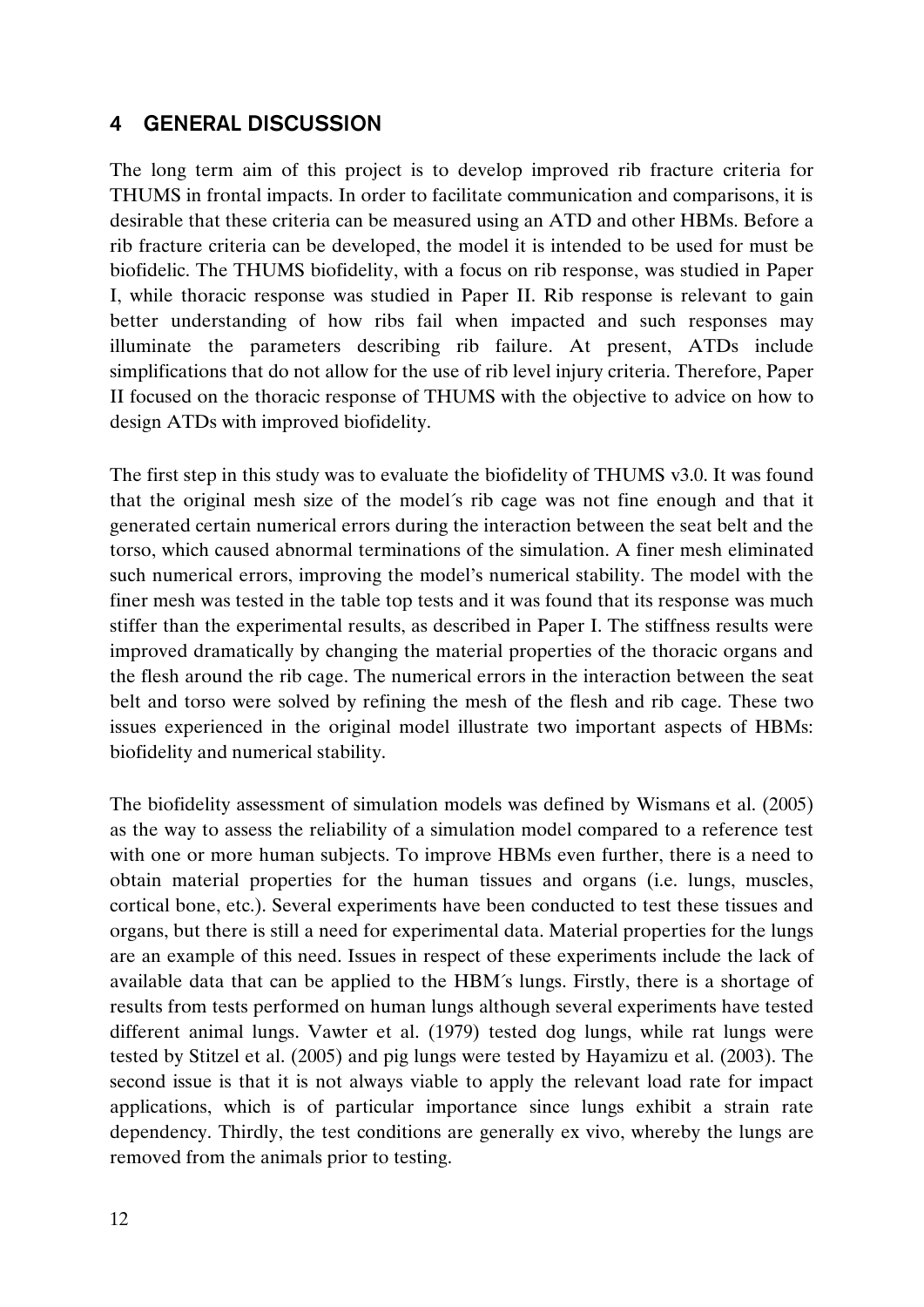The size of the model is a limitation in the current study as it represents a 30 to 40 years old,  $50<sup>th</sup>$  percentile male. It is known that several bodily changes occur with age, such as the bones and cartilages changing in material properties, as described in Zioupos and Currey (1998) and Tamura et al. (2005). Furthermore, the rib cage geometry changes which affect the rib cage deformation, as discussed by Gayzik et al. (2008). Gender differences in the size and shape of ribs has also been reported by Bellemare et al. (2006). The influence of such changes on the rib and thoracic response was, however, outside the scope of this study. The rib and rib cage response described in this study corresponds to that of the modified THUMS, a  $50<sup>th</sup>$  percentile male. Publications reporting methods for scaling HBMs in size and age are available, as described in Ito et al. (2009) and El-Jawahri et al. (2011). The above mentioned methods may be applied to THUMS in the future to investigate how the ribs and thorax respond to such changes.

An FE HBM expected to evaluate restraint systems should not only be tested in relevant load cases and rates, it should also be biofidelic and numerically stable. These are two characteristics that may require contradictory modifications in the model, as increasing the stiffness of a material to gain in numerical stability but at expense of biofidelity. A challenge with regards to numerical stability in HBMs is the significant deformations to soft materials (i.e., lungs, fat, etc.) during impacts. Soft materials when experiencing large deformations tend to show negative volumes. A technique has been developed to avoid negative volumes without changing the mesh, but it implies increasing the stiffness of the materials. The biofidelity assessment of the modified THUMS included different load cases, pendulum, table top and sled tests, as well as different load rates. A compromise between biofidelity and numerical stability was obtained to model the thoracic organs. The thoracic response of the modified THUMS deviated from the experimental corridor in the pendulum test, however, it was inside the experimental results for the table top and sled tests. The results in table top and sled tests were prioritised over the pendulum tests due to the load rates in restrained occupants being closer to the load rates present in the table top and sled tests. The biofidelity response of the modified THUMS, described in Paper I, was considered satisfactory when analysing the rib and thoracic responses to loads representative of frontal impacts in cars equipped with modern restraint systems.

The rib response was described in Paper I in order to understand the loads present in a rib during a frontal impact. This is relevant, for example when selecting possible rib fracture criteria candidates; they should be able to respond to the loads present in ribs during frontal impacts. A focus was made on the ribs because they are the main structural components in the thorax and its most affected part in injuries sustained in frontal car impacts. Additionally, the thoracic response was the focus of Paper II, where it was found that ribs are indeed the most important structural component of the thorax since the thoracic effective stiffness was most sensitive to changes in the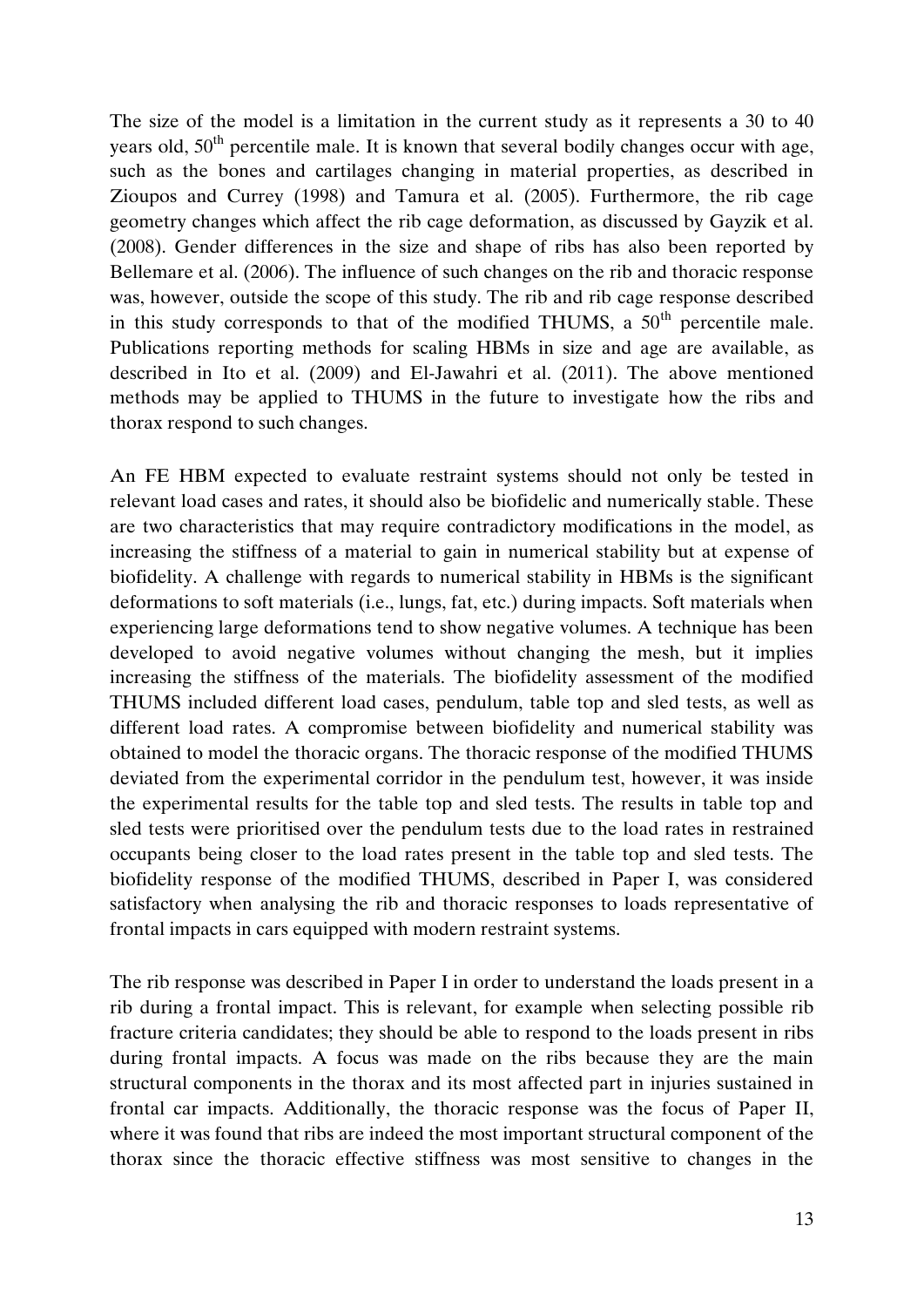material properties of the rib cortical bone. The objective of the study on chest deflection was to make recommendations for improving the thorax in THOR.

The simulations of full body tests revealed a complex loading superposition in the ribs during the sled tests. In contrast, the simulations of single rib tests predominantly registered bending, and the ribs did not present significant out of plane motions. Single rib tests apply only one of the multiple loads a rib is subjected to in frontal impacts. Hence, using single rib tests to investigate injury criteria is limited by this fact.

Since several loads are superimposed in the ribs during a frontal impact, a rib fracture criterion sensitive to such loads would be advantageous. The end-to-end displacement was the most satisfactory rib fracture predictor for single rib tests according to Kindig (2009). As explained in Paper II, equivalent end-to-end displacements were achieved in the simulations by very different rib responses. End-to-end displacement alone is not enough to predict rib fracture during more complicated load cases than the single rib tests. Combining end-to-end displacement with other parameters such as changes in aspect ratio may be a suitable option.

The results of the rib response may also be applied to the design or the improvement of tests on PMHSs. In Paper I, the most simple load case studied was the single rib test. In the simulations, this load case predominantly generated rib bending, with a positive principal strain in the external rib surface parallel to the longitudinal axis of the rib. The complex load superposition present in the ribs during the simulations of full body tests generated principal strains that were not always aligned with the longitudinal rib axis. Many tests have used single-axis strain gages parallel to the longitudinal rib axis during full body tests, as in Trosseille et al. (2008) and Kemper et al. (2011). Since results from Paper I indicated that the principal strain was not always aligned with the rib axis, one way to complement the results of experiments with single-axis strain gages would be the use of gages in a rosette as in Duma et al. (2011) to study the strain components in ribs during full body tests. In this way, it is possible to improve the instrumentation of PMHS tests. The response of ribs to other loads than bending is also of interest according to the simulation results. In the experiments and the simulations of sled tests, the lower ribs on the unbelted side of the chest were elongated, probably as a response to the inertial load by the viscera. Rib fractures were registered in this area according to the results reported in Shaw et al. (2009). Torsion was another load which appeared in the ribs during the simulations of full body tests. Furthermore, single rib tests applying such loads to the ribs may be of interest on the quest to gain knowledge of how ribs fail under the above mentioned loads.

There are several factors that can influence the location and timing of a rib fracture. Variations in rib cortical bone thickness along the rib, irregular geometry of the ribs and interaction with surrounding tissues are among these factors. The level of detail in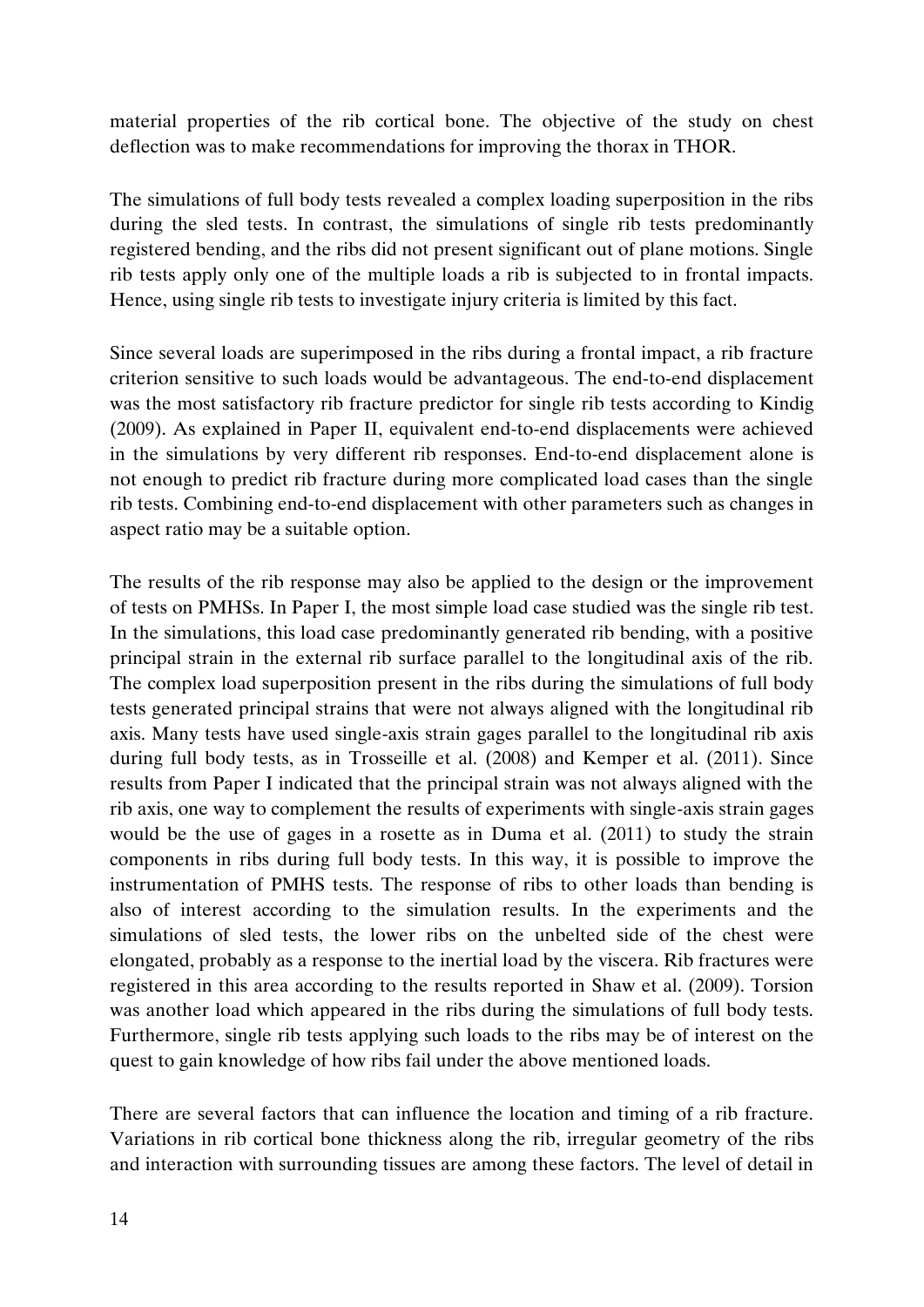HBMs is limited by the time step, which is a function of the material properties and size of the elements. A time step of 1 μs is the minimum requirement for an HBM in order to run overnight with currently available computers. At this time step, the size of the cortical bone elements should be at least 3 mm, which is the actual element size in the modified THUMS. However, this element size is not sufficient to describe the rib geometry accurately enough to be able to predict location and timing of a fracture, as Li et al. (2010) demonstrated. Although HBMs are intended to be a detailed representation of the human body, they still contain simplifications. These simplifications should be considered while developing injury criteria.

The simplifications present in THOR with respect to a human rib cage are several. Among these simplifications we find that: a) there are no thoracic organs inside the thoracic cavity as the organ´s mass is included by adding mass to the spine and ribs, b) the stiffness of the thoracic organs is represented by stiffer ribs, c) only seven pairs of ribs are included, compared to twelve pairs in a human body, d) no intercostal muscles are attached between the ribs, and e) the thoracic and lumbar spine only has two joints. All the above simplifications make THOR reliant on global criteria at a thoracic level, to predict thoracic injury. These criteria are essentially based on chest deflections. That is why improving the biofidelic thoracic stiffness and coupling of THOR is a priority. In Paper II it was identified that the rib cortical bone and the intercostal muscles were the tissues that contributed the most to thoracic stiffness, while the intercostal muscles and sternum contributed the most to the thoracic coupling. Eckert et al. (2000) measured larger chest displacements in the absence of intercostal muscles in tests comprising PMHSs and concluded that intercostal muscles help to maintain rib cage cohesion. This conclusion correlates with the simulation results.

A finding from Paper II is that an increase in rib cage stiffness is followed by an increase in coupling in THUMS. An increase in coupling reduces the differential deflections in the thorax which is important for THOR, where the ribs are stiffer to compensate for the absence of thoracic organs in the thoracic cavity. If THOR is to calculate a thoracic injury criterion that includes differential deflection measurements, its rib stiffness may be decreased and the internal organs included. The inclusion of internal organs may be achieved with dampers between the ribs and the spine boxes, since the inclusion of a balloon or foam is limited by the thoracic instrumentation.

The relevance of intercostal muscles in the thoracic coupling is one more finding that may improve the design of THOR. In THOR, there is no structure attached between the ribs, with exception of the spinal boxes and the bib. The structure representing the intercostal muscles is the jacket, and it is the friction between the jacket and the ribs, exclusively, that can keep them together. The frictional force, being a function of the normal force, is affected by the normal force acting between the jacket and the ribs. It is feasible to assume that the normal force is affected by the external load applied to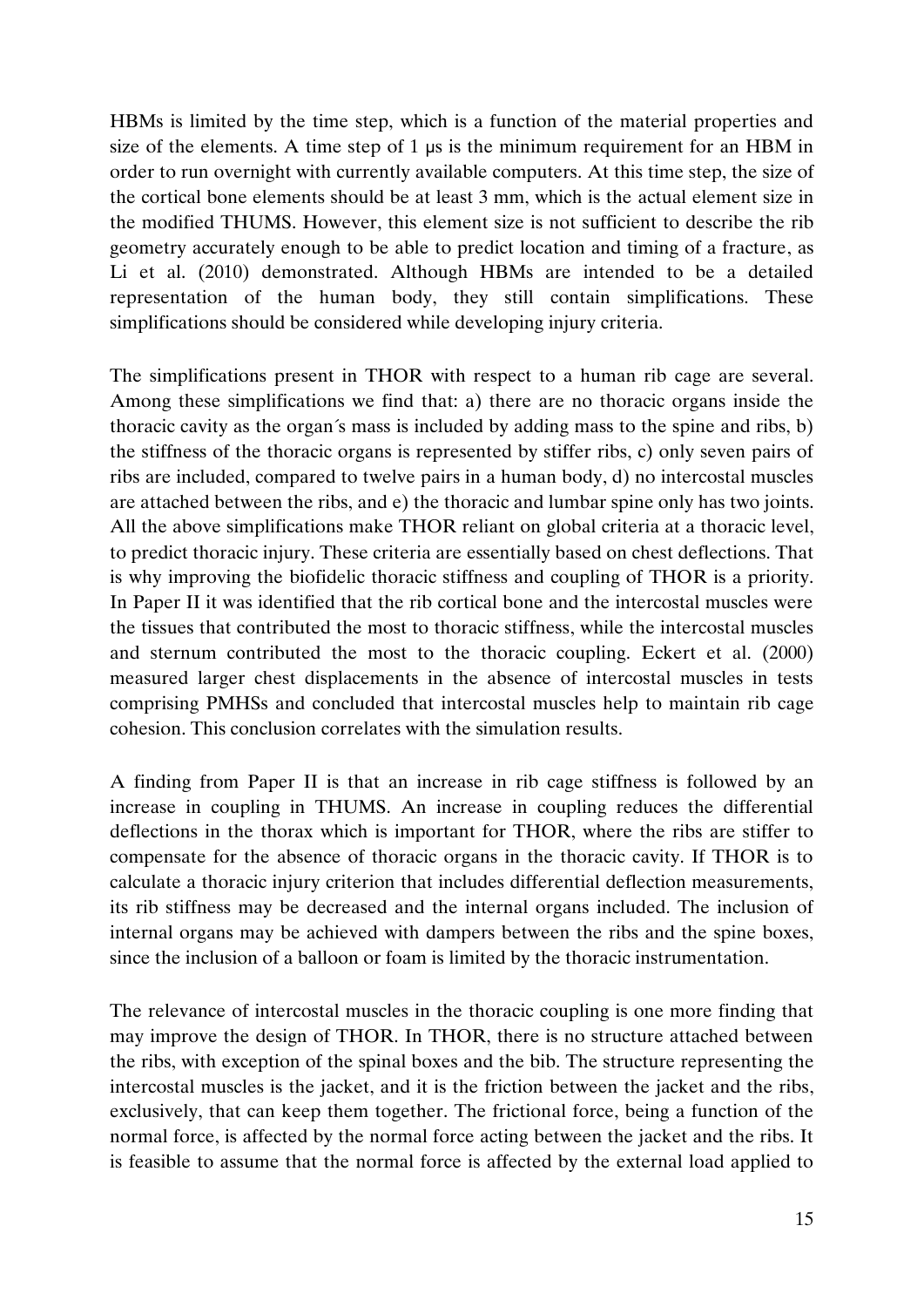the thorax. A concentrated load will register the most substantial normal forces close to the point where the load was applied, while a distributed load will register a distributed normal force. This may present a problem since the degree of coupling appears to be a function of the load. Attaching a piece of textile between the ribs may, however, be an alternative when modelling the intercostal muscles. It may improve the coupling and it may even be possible to decrease the rib stiffness. A numerical model of THOR has been under development (Untaroiu et al., 2009). The alternative proposals with regards to the internal organs, intercostal muscles and rib stiffness should be tested in this tool before implementing them in the physical ATD.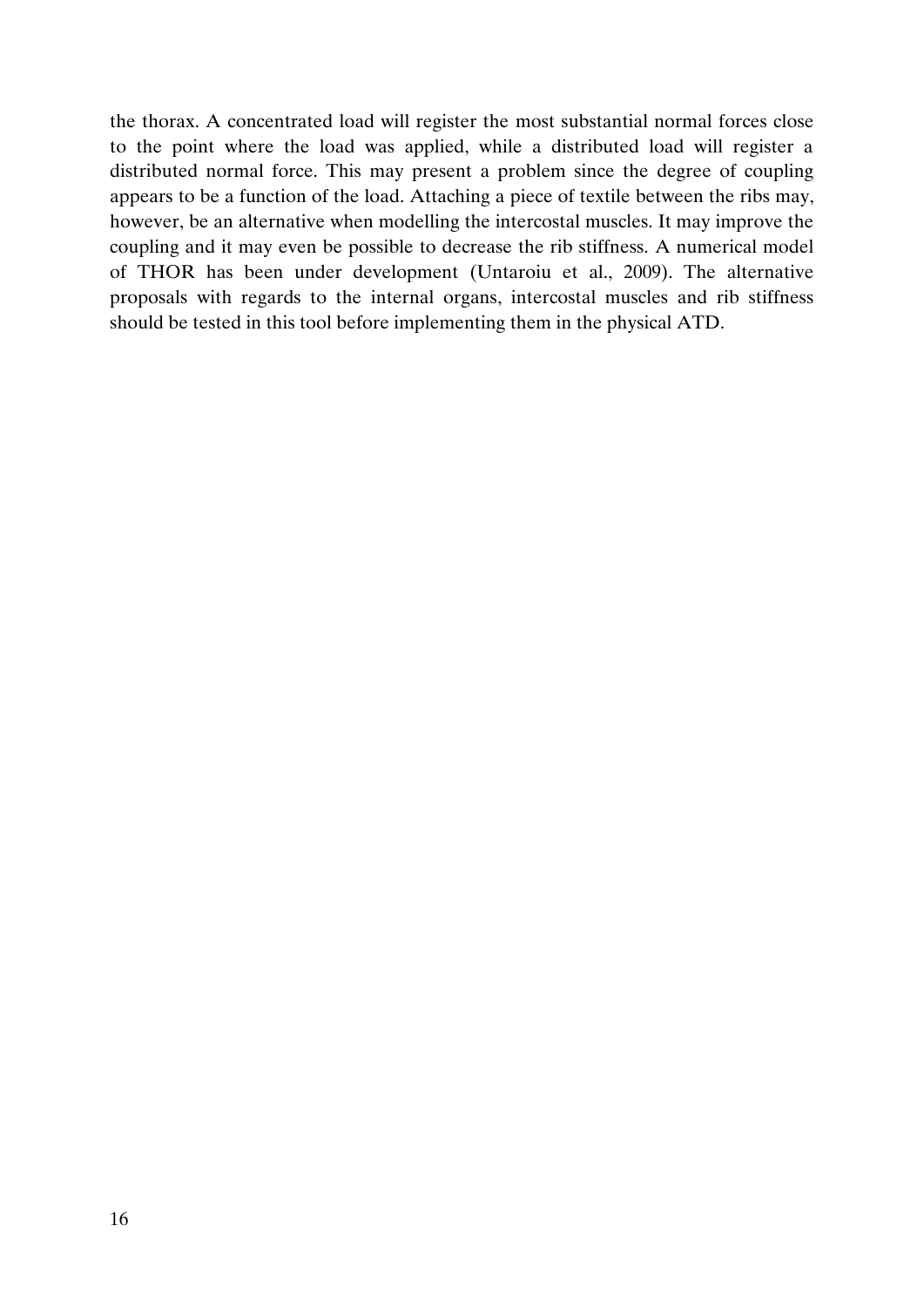## <span id="page-24-0"></span>**5 FUTURE WORK**

The next step in the development of injury criteria for the THUMS is to establish and propose candidates sensitive to the different loads present in ribs during frontal impacts. Maximum principal strain, von Mises strain and stress are among the rib fracture criteria candidates at the material level. At the structural level, change in rib curvature, a combination of the end-to-end displacement and aspect ratio, as well as deformation energy should be considered. Within the global criteria for the thorax, possible candidates include the three-dimensional displacements of the anterior rib ends.

The injury criteria candidates for the different levels could be evaluated with an FE HBM in simulations of tests with known injury outcome and representative of frontal impacts. An FE HBM approach is convenient since it offers the possibility to assess different injury criteria candidates from the model, possibility that PMHS tests may not offer because limitations with their instrumentation.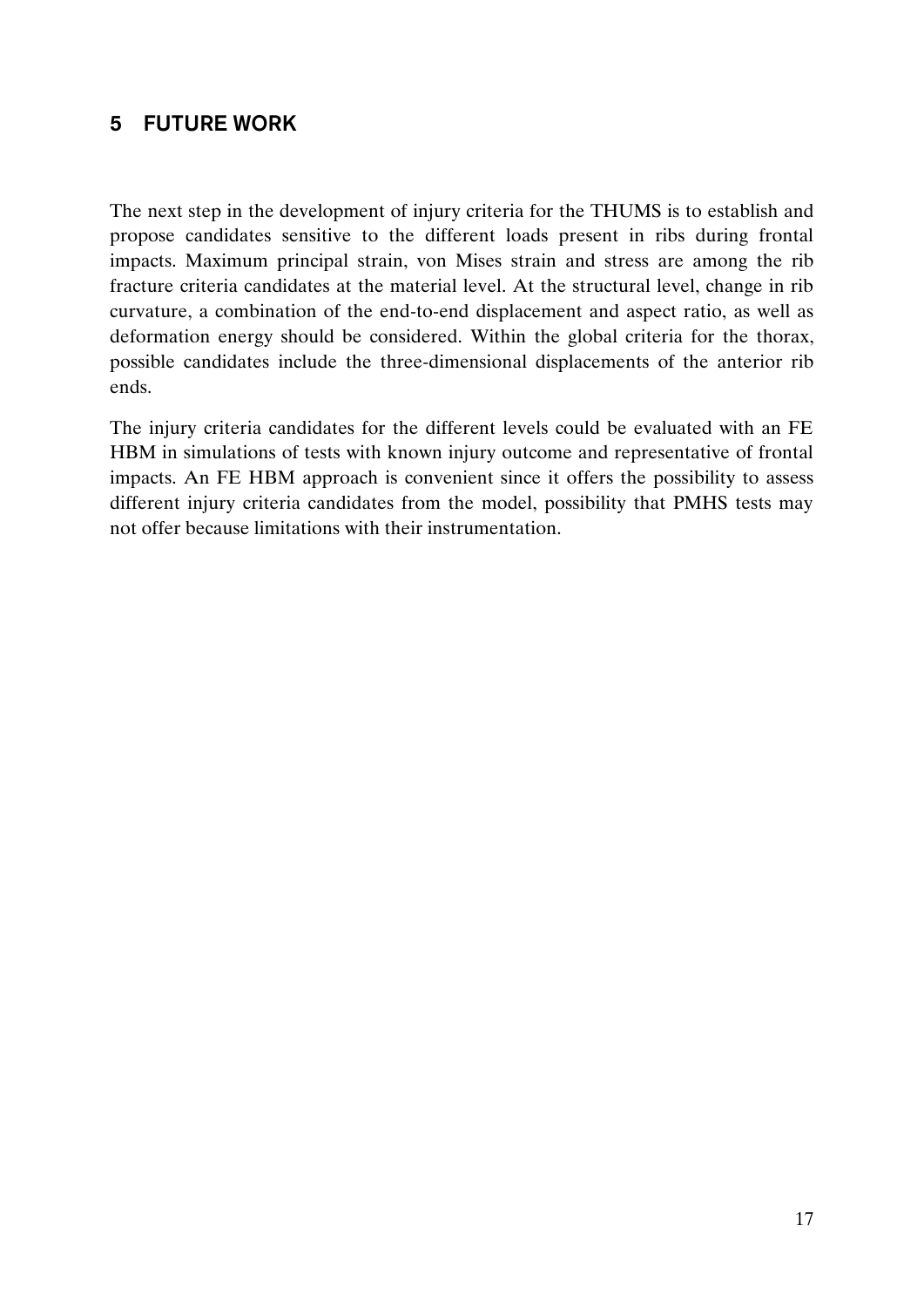## <span id="page-25-0"></span>**6 CONCLUSIONS**

THUMS v3.0 was modified and its biofidelity response improved. The biofidelity of the model including these modifications, THUMS v3-M, was assessed in the table top, pendulum and sled tests. The response of THUMS v3-M was mainly inside the experimental corridors, this was not the case for THUMS v3.0. The biofidelity assessment tests included load cases and load rates representative of frontal impacts and modern restraint systems.

Simulations with THUMS v3-M showed that ribs responded with bending, shear and torsion to loads representative of frontal impacts and modern restraint systems. These responses varied for the different ribs and load cases. It was concluded that rib and thoracic injury criteria candidates should be sensitive to rib bending, shear and torsion. A set of injury criteria candidates was suggested for the rib at its material and structural levels. Some thoughts about instrumentation and design of new PMHS tests were also discussed.

THUMS v3-M was used to study the influence of different thoracic tissues on thoracic response. It was concluded that an increase in rib stiffness was followed by an increase in thoracic coupling. The intercostal muscles were also identified as tissues that influence the thoracic coupling. The first recommendation to improve the THOR's design was to represent the stiffness of the internal organs as spring-damper mechanisms between the spine and ribs and decrease the rib stiffness. The second was to include a textile material to represent the intercostal muscles.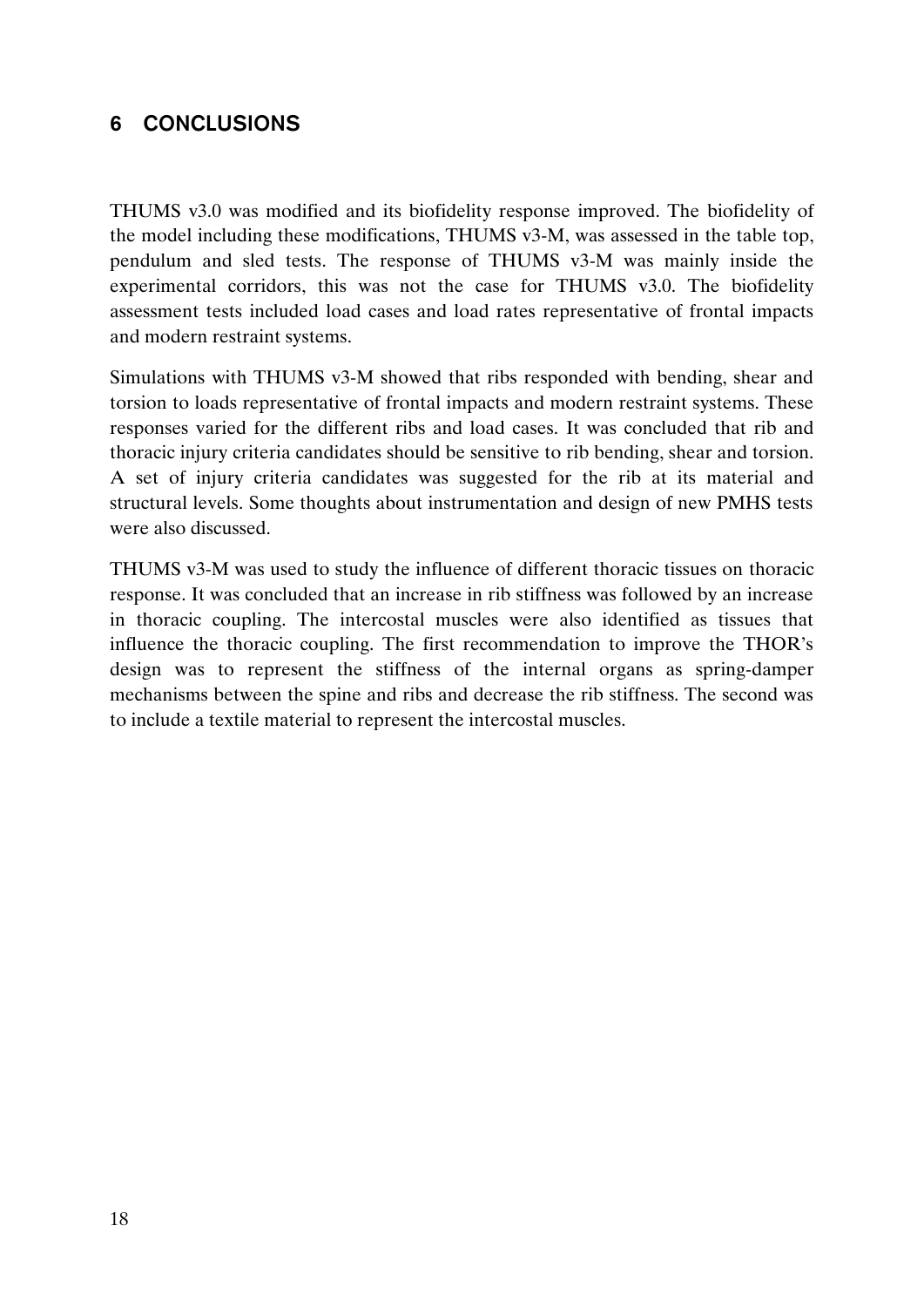#### <span id="page-26-0"></span>REFERENCES

- Bean, J. D., Kahane, C. J., Mynatt, M., Rudd, R. W., Rush, C. J. & Wiacek, C. (2009) Fatalities in Frontal Crashes Despite Seat Belts and Air Bags – Review of All CDS Cases – Model and Calendar Years 2000-2007 – 122 Fatalities. Office of Vehicle Safety National Highway Traffic Safety Administration.
- Bellemare, F., Fuamba, T. & Bourgeault, A. (2006) Sexual dimorphism of human ribs. Respiratory Physiology & Neurobiology*,* 150**,** 233-239.
- Carroll, J., Adolph, T., Chauvel, C., Labrousse, M., Trosseille, X., ClausPastor, Eggers, A., Smith, S. & Hynd, D. (2010) Overview of serious thorax injuries in European frontal car crash accidents and implications for crash accidents and implications for crash test dummy development. International IRCOBI Conference on the Biomechanics of Impact, Sept 15-16, Hanover, Germany, 217-234.
- Charpail, E., Trosseille, X., Petit, P., Laporte, S., Lavaste, F. & Vallancien, G. (2005) Characterization of PMHS Ribs: A New Test Methodology. Stapp Car Crash J*,* 49**,** 183-98.
- Duma, S. M., Kemper, A. R., Stitzel, J. D., McNally, C., Kennedy, E. A. & Matsuoka, F. (2011) Rib fracture timing in dynamic belt tests with human cadavers. Clin Anat*,* 24**,** 327-38.
- Eckert, M., Fayet, M., Cheze, L., Bouquet, R., Voiglio, E. & Verriest, J. (2000) Costovertebral joint behaviour during frontal loading of the thoracic cage. International IRCOBI Conference on the Biomechanics of Impact, Sept 20-22, Montpellier, France, 195-206.
- El-Jawahri, R. E., Laituri, T. R., Ruan, J. S., Rouhana, S. W. & Barbat, S. D. (2011) Development and validation of age-dependent FE human models of a mid-sized male thorax. Stapp Car Crash J*,* 54**,** 407-30.
- Foster, J., Kortge, J. & Wolanin, M. (1977) Hybrid III A biomechanically based crash test dummy. Stapp Car Crash J*,* 21**,** 975-1014.
- Gayzik, F. S., Moreno, D., Vavalle, N., Rhyne, A. & Stitzel, J. (2012) Development of a full human body finite element model for blunt injury prediction utilizing a multy-modality medical imaging protocol. 12th International LS-DYNA Users Conference, Dearborn, Michigan.
- Gayzik, F. S., Yu, M. M., Danelson, K. A., Slice, D. E. & Stitzel, J. D. (2008) Quantification of age-related shape change of the human rib cage through geometric morphometrics. Journal of Biomechanics*,* 41**,** 1545-1554.
- GESAC (2005) Biomechanical response requirements of the THOR NHTSA advanced frontal dummy (Revision 2005.1). Boonsboro.
- Hallquist, J. O. (2006) LS-DYNA Keyword user's manual. Version 970. Livermore Software Technology Corporation.
- Hayamizu, N., Watanabe, I., Ishihara, T. & Miki, K. (2003) Measurement of impact response of pig lung [in Japanese]. The Japan Society of Mechanical Engineers*,* 2003**,** 94-95.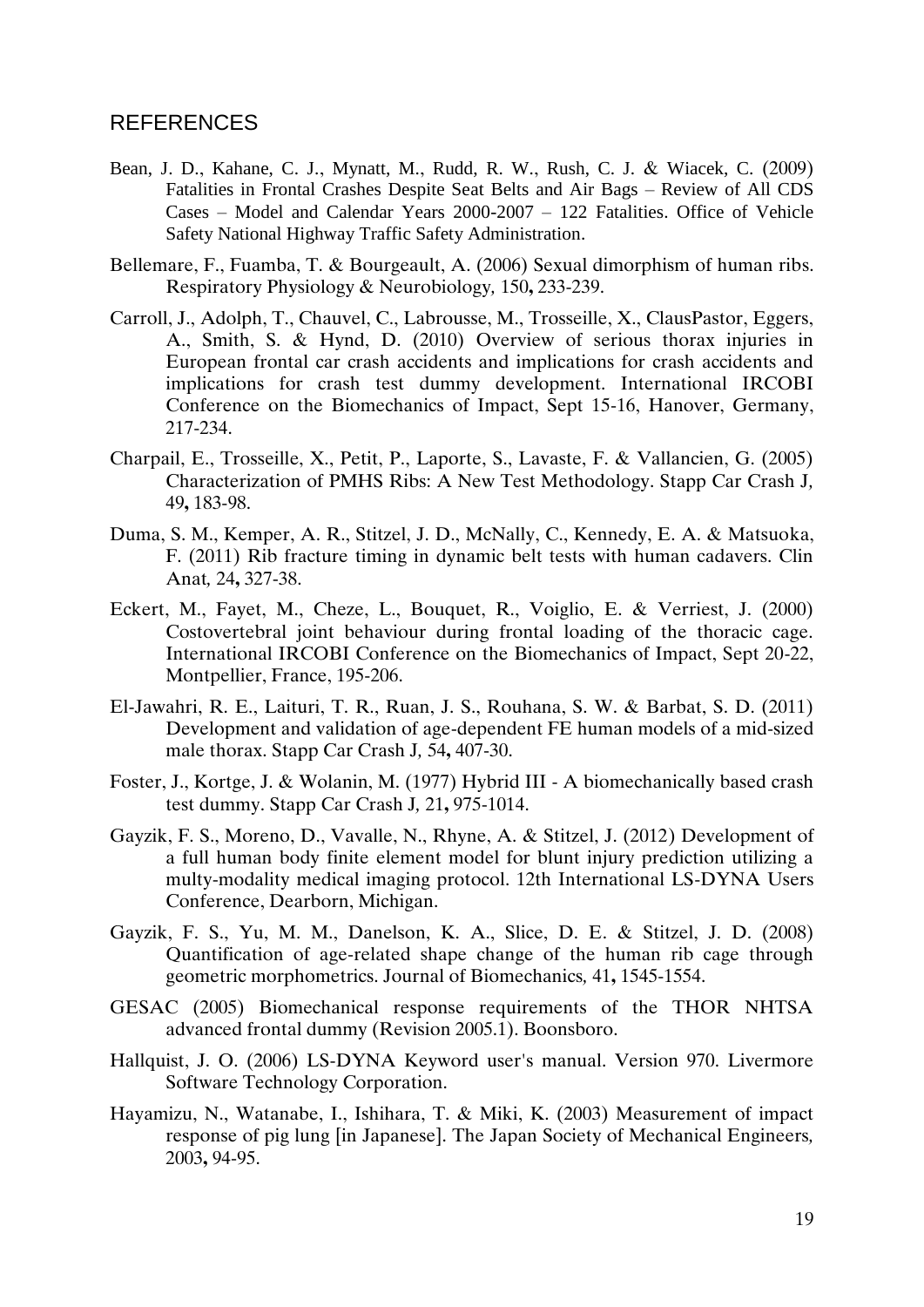- Holmqvist, K. (2009) Chest injuries in heavy vehicle frontal collisions Evaluation and adaptation of the Hybrid III dummy instrumentation and injury reference values by means of Human Body Modeling. Thesis for the degree of Licentiate, Applied Mechanics, Traffic Safety, Chalmers University of Technology, Gothenburg, Sweden.
- Ito, O., Dokko, Y. & Ohashi, K. (2009) Development of Adult and Elderly FE Thorax Skeletal Models.
- Iwamoto, M., Kisanuki, Y., Watanabe, I., Furusu, K., Miki, K. & Hasegawa, J. (2002) Development of a finite element model of the total human model for safety (THUMS) and application to injury reconstruction. International IRCOBI Conference on the Biomechanics of Impact, Sept 18-20, Munich, Germany.
- Kemper, A. R., Kennedy, E. A., McNally, C., Manoogian, S. J., Stitzel, J. D. & Duma, S. M. (2011) Reducing chest injuries in automobile collisions: rib fracture timing and implications for thoracic injury criteria. Ann Biomed Eng*,* 39**,** 2141-51.
- Kent, R. (2002) Dynamic response of the thorax: restraint specific hard tissue injury. Thesis for the degree of PhD, School of Engineering and Applied Science, University of Virginia, Charlottesville, Virginia, USA.
- Kent, R., Lessley, D. & Sherwood, C. (2004) Thoracic response to dynamic, nonimpact loading from a hub, distributed belt, diagonal belt, and double diagonal belts. Stapp Car Crash J*,* 48**,** 495-519.
- Kent, R., Murakami, D. & Kobayashi, S. (2005) Frontal thoracic response to dynamic loading: the role of superficial tissues, viscera and the ribcage. International IRCOBI Conference on the Biomechanics of Impact, Sept 21-23, Prague, Czech Republic, 355-365.
- Kent, R., Patrie, J., Poteau, F., Matsuoka, F. & Mullen, C. (2003) Development of an age dependent thoracic injury criterion for frontal restraint loading. International Technical Conference on the Enhanced Safety Vehicles Conference, May 19-22. Osaka, Japan.
- Kent, R. W., Crandall, J. R., Bolton, J., Prasad, P., Nusholtz, G. & Mertz, H. (2001) The influence of superficial soft tissues and restraint condition on thoracic skeletal injury prediction. Stapp Car Crash J*,* 45**,** 183-204.
- Kimpara, H., Iwamoto, M., Watanabe, I., Miki, K., Lee, J. B., Yang, K. H. & King, A. I. (2006) Effect of assumed stiffness and mass density on the impact response of the human chest using a three-dimensional FE model of the human body. J Biomech Eng*,* 128**,** 772-6.
- Kindig, M. (2009) Tolerance to failure and geometric influenced on the stiffness of human ribs under anterior-posterior loading. Thesis for the degree of MSc. in Mechanical Engineering, School of Engineering and Applied Science, University of Virginia, Charlottesville, Virginia, USA.
- Kindig, M. W., Lau, A. G., Forman, J. L. & Kent, R. W. (2010) Structural response of cadaveric ribcages under a localized loading: stiffness and kinematic trends. Stapp Car Crash J*,* 54**,** 337-80.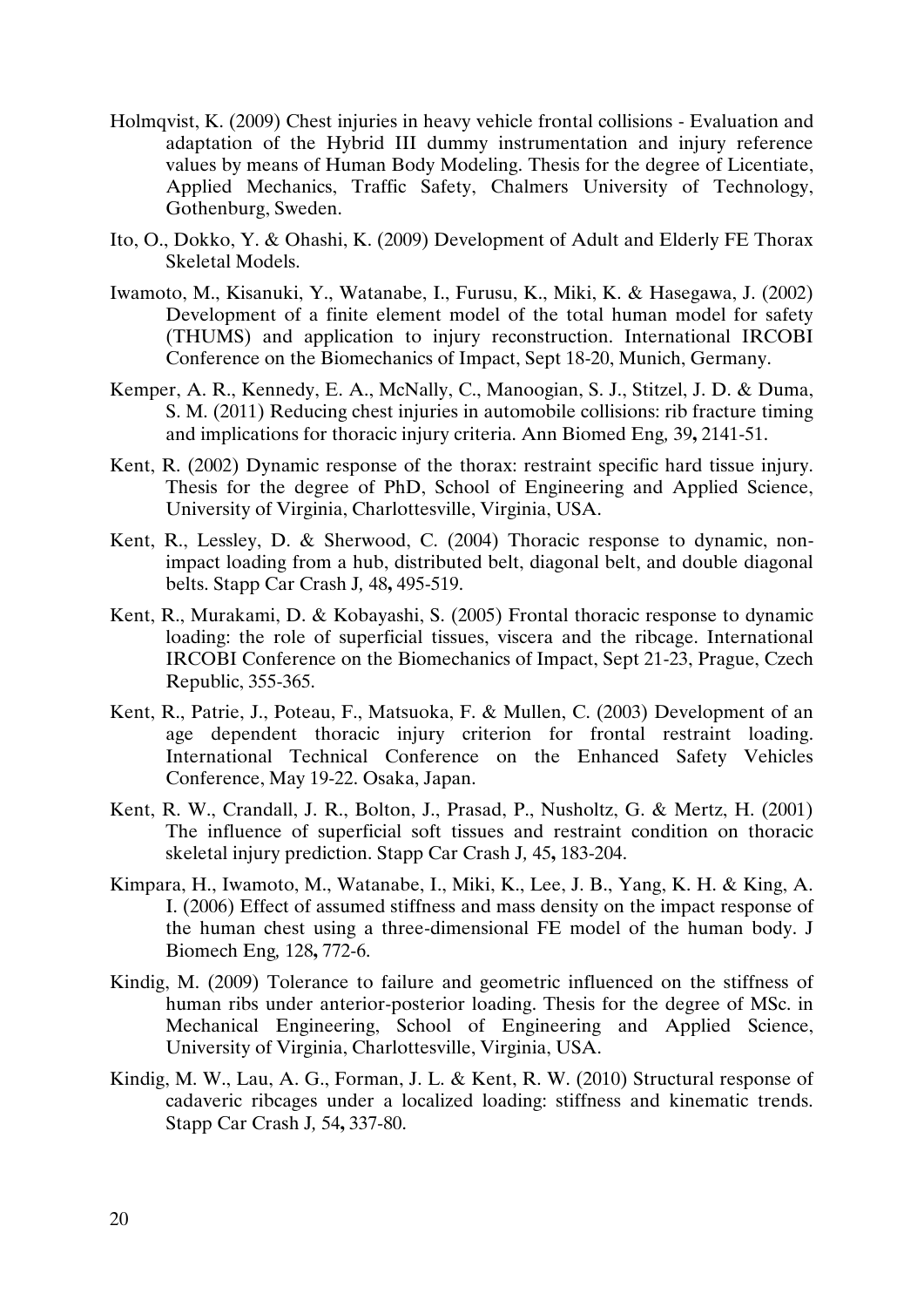- Klanner, W. (2001) Status report and future development of the Euro NCAP programme. International Technical Conference on the Enhanced Safety Vehicles Conference, June 4-7. Amsterdam, The Netherlands.
- Kroell, C. K., Schneider, D. C. & Nahum, A. M. (1971) Impact tolerance and response of the human thorax. Stapp Car Crash J*,* 15**,** 84-134.
- Kroell, C. K., Schneider, D. C. & Nahum, A. M. (1974) Impact tolerance and response of the human thorax II. SAE Technical paper*,* Paper No. 741187**,** 383-457.
- L'Abbé, R., Dainty, D. & Newman, J. (1982) An Experimental Analysis of Thoracic Deflection Response to Belt Loading. International IRCOBI Conference on the Biomechanics of Impact, Sept 8-10, Cologne, Germany, 184-194.
- Lau, I. & Viano, D. (1986) The viscous criterion Bases and applications of an injury severity index for soft tissues. Stapp Car Crash Journal*,* 30**,** 123-142.
- Li, Z., Kindig, M. W., Subit, D. & Kent, R. W. (2010) Influence of mesh density, cortical thickness and material properties on human rib fracture prediction. Med Eng Phys*,* 32**,** 998-1008.
- Mertz, H., Prasad, P. & Irwin, A. (1997) Injury risk curves for children and adults in frontal and rear collisions. Stapp Car Crash J*,* 41**,** 13-30.
- Morgan, R., Eppinger, R., Haffner, M., Yoganandan, N., Pintar, F. A., Sances, A., Crandall, J., Pilkey, W., Klopp, G., Kallieris, D., Miltner, E., Mattern, R., Kuppa, S. & Sharpless, C. (1994) Thoracic trauma assessment formulations for restrained drivers in simulated frontal impacts. Stapp Car Crash J*,* 38**,** 15-34.
- Murakami, D., Kobayashi, S., Torigaki, T. & Kent, R. (2006) Finite element analysis of hard and soft tissue contributions to thoracic response: sensitivity analysis of fluctuations in boundary conditions. Stapp Car Crash J*,* 50**,** 169-89.
- Oshita, F., Omori, K., Nakahira, Y. & Miki, K. (2002) Development of a finite element model of the human body. 7th International LS-DYNA user conference, Detroit, USA, (3-37)-(3-48).
- Petitjean, A., Lebarbe, M., Potier, P., Trosseille, X. & Lassau, J. P. (2002) Laboratory Reconstructions of Real World Frontal Crash Configurations using the Hybrid III and THOR Dummies and PMHS. Stapp Car Crash Journal*,* 46**,** 27-54.
- Pipkorn, B. & Kent, R. (2011) Validation of a human body thorax model and its use for force, energy and strain analysis in various loading conditions. International IRCOBI Conference on the Biomechanics of Impact, Sept 14-16, Krakow, Poland, 210-223.
- Pipkorn, B. & Mroz, K. (2009) Validation of a Human Body Model for Frontal Crash and its Use for Chest Injury Prediction. SAE International Journal of Passenger Cars - Mechanical Systems*,* 1**,** 1094-1117.
- Ruan, J., El-Jawahri, R., Chai, L., Barbat, S. & Prasad, P. (2003) Prediction and analysis of human thoracic impact responses and injuries in cadaver impacts using a full human body finite element model. Stapp Car Crash J*,* 47**,** 299-321.
- Shams, T., Rangarajan, N., McDonald, J. P., Wang, Y., Platten, G., Spade, C. & Pope, P. (2005) Development of THOR-NT: Enhancement of THOR alpha - The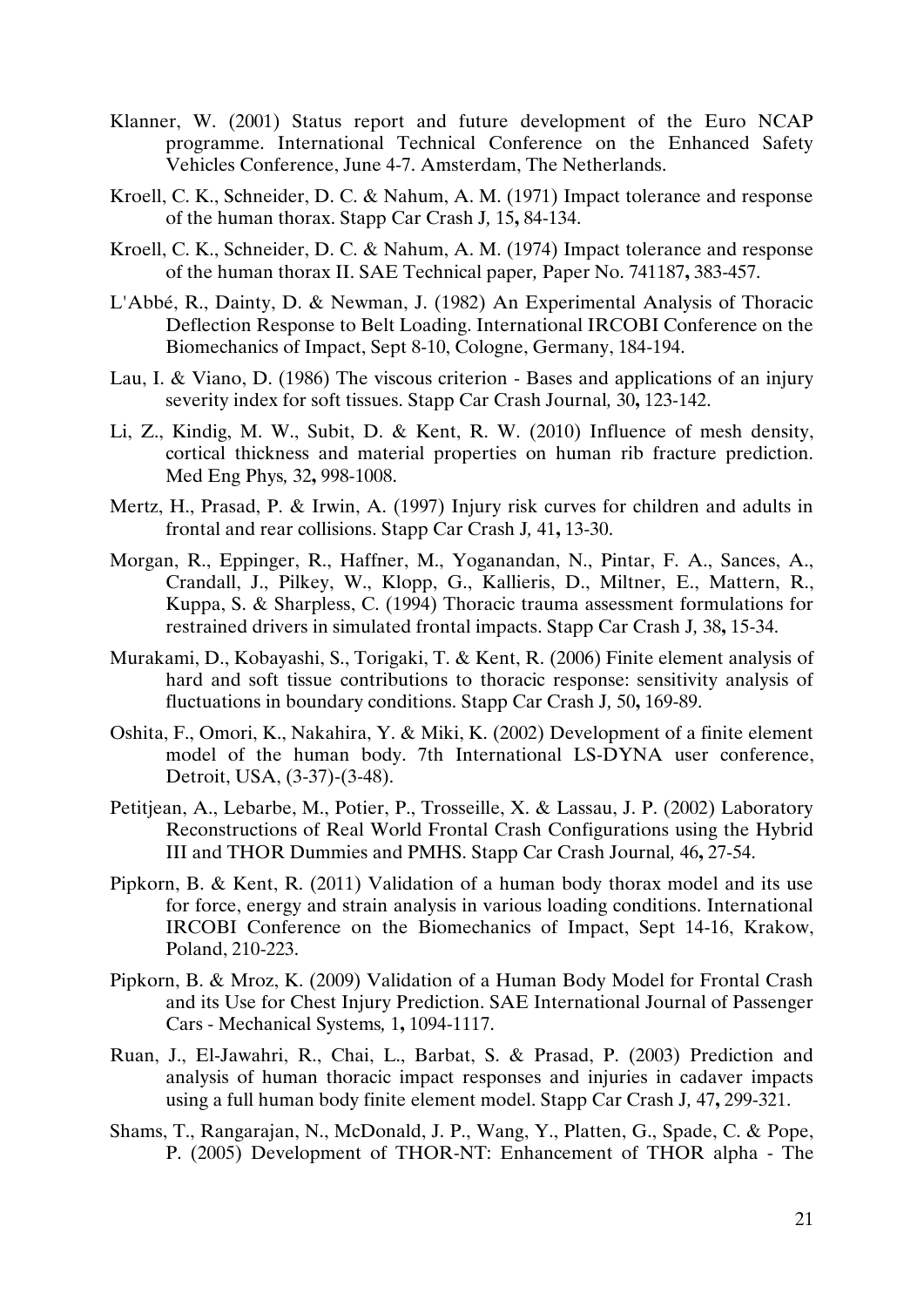NHTSA advanced frontal dummy. International Technical Conference on the Enhanced Safety Vehicles Conference, June 6-9. Washington, D.C., USA.

- Shaw, C. G., Lessley, D., Crandall, J., Kent, R. & Kitis, L. (2005) Dummy torso response to anterior quasi-static loading. International Technical Conference on the Enhanced Safety Vehicles Conference, June 6-9 Washington, D.C., USA.
- Shaw, C. G., Lessley, D., Evans, J., Crandall, J., Shin, J., Portier, P. & Paoloni, G. (2007) Quasi-static and dynamic thoracic loading tests: cadaveric torsos. International IRCOBI Conference on the Biomechanics of Impact, Sept 19-21, Maastricht, Netherlands, 325-348.
- Shaw, G., Crandall, J. & Butcher, J. (2002) Comparative evaluation of the THOR advanced frontal crash test dummy. International Journal of Crashworthiness*,* 7**,** 239-254.
- Shaw, G., Parent, D., Purtsezov, S., Lessley, D., Crandall, J., Kent, R., Guillemot, H., Ridella, S. A., Takhounts, E. & Martin, P. (2009) Impact response of restrained PMHS in frontal sled tests: skeletal deformation patterns under seat belt loading. Stapp Car Crash J*,* 53**,** 1-48.
- Shigeta, K., Kitagawa, Y. & Yasuki, T. (2009) Development of next generation human FE model capable of organ injury prediction. International Technical Conference on the Enhanced Safety Vehicles Conference, June 15-18. Stuttgart, Germany.
- Song, E., Lecuyer, E. & Trosseille, X. (2011) Development of injury criteria for frontal impact using a human body FE model. International Technical Conference on the Enhanced Safety Vehicles Conference, June 13-16. Washington, D.C., USA.
- Song, E., Trosseille, X. & Baudrit, P. (2009) Evaluation of thoracic deflection as an injury criterion for side impact using a finite elements thorax model. Stapp Car Crash J*,* 53**,** 155-91.
- Stitzel, J. D., Gayzik, F. S., Hoth, J. J., Mercier, J., Gage, H. D., Morton, K. A., Duma, S. M. & Payne, R. M. (2005) Development of a finite element-based injury metric for pulmonary contusion part I: model development and validation. Stapp Car Crash J*,* 49**,** 271-89.
- Tamura, A., Watanabe, I. & Miki, K. (2005) Elderly human thoracic FE model development and Validation. International Technical Conference on the Enhanced Safety Vehicles Conference, June 6-9 Washington, D.C., USA.
- Trosseille, X., Baudrit, P., Leport, T. & Vallancien, G. (2008) Rib cage strain pattern as a function of chest loading configuration. Stapp Car Crash J*,* 52**,** 205-31.
- Turner, C. H. (2006) Bone strength: Current concepts. Skeletal Development and Remodeling in Health, Disease, and Aging*,* 1068**,** 429-446.
- Untaroiu, C. D., Lim, J. Y., Shin, J., Crandall, J., Malone, D. P. & Tannous, R. E. (2009) Evaluation of a finite element model of the THOR-NT dummy in frontal crash environment. International Technical Conference on the Enhanced Safety Vehicles Conference, June 15-18. Stuttgart, Germany.
- Wanek, S. & Mayberry, J. C. (2004) Blunt thoracic trauma: flail chest, pulmonary contusion, and blast injury. Crit Care Clin*,* 20**,** 71-81.